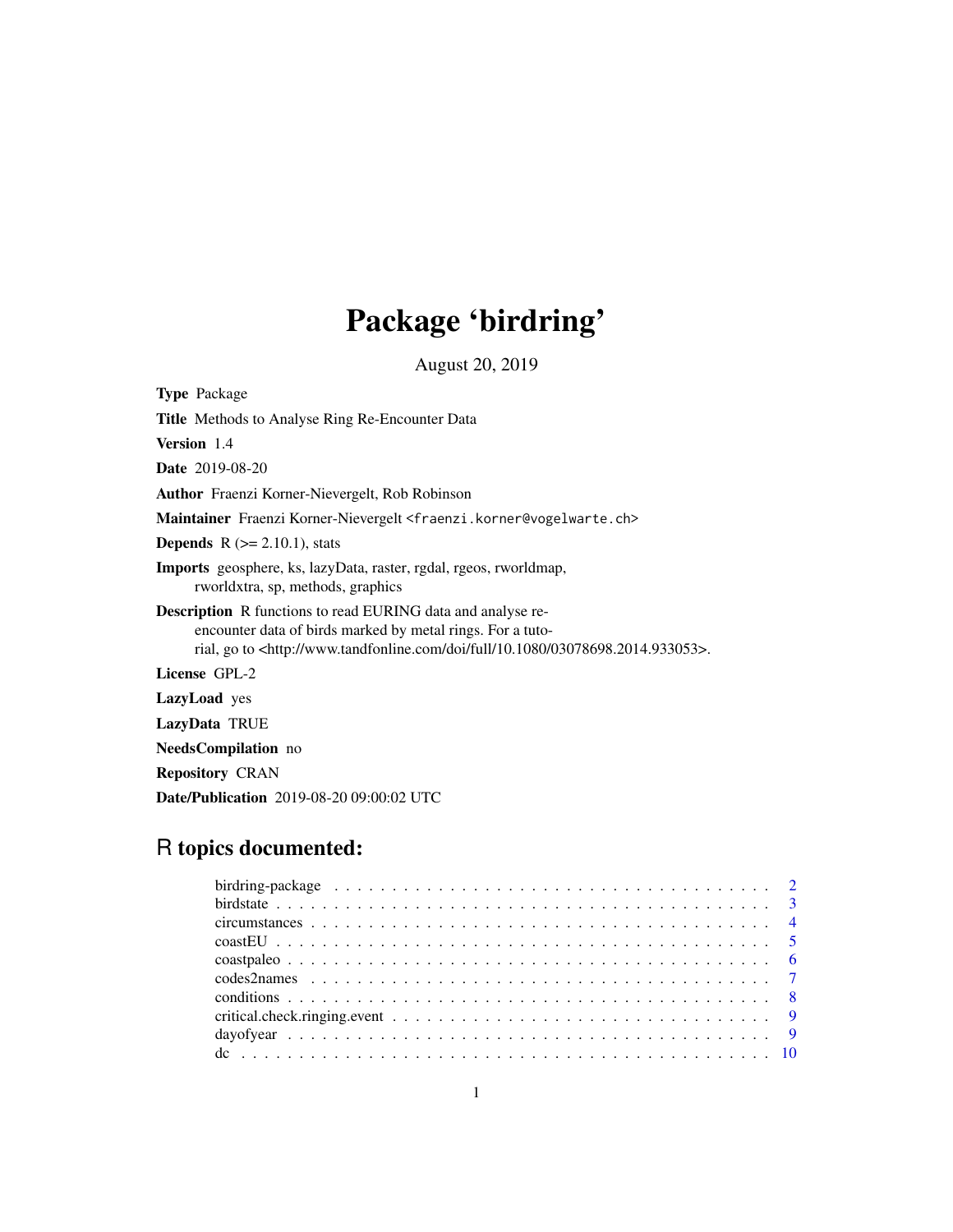# <span id="page-1-0"></span>2 birdring-package

| Index | 32 |
|-------|----|
|       |    |

birdring-package *Methods to Analyse Bird Ring Reencounter data*

# Description

This package is a collection of functions or methods used to analyse ring reencounter data. Its purpose is to read EURING ring reencounter data into R, and to help mapping and analysing reencounter data. For a tutorial, go to http://www.tandfonline.com/doi/full/10.1080/03078698.2014.933053

# Details

| Package:  | birdring         |
|-----------|------------------|
| Type:     | Package          |
| Version:  | 1.2.             |
| Date:     | 2014-09-24       |
| License:  | GPL <sub>2</sub> |
| LazyLoad: | yes              |

# Author(s)

Fraenzi Korner-Nievergelt and Robert Robinson

Maintainer: Fraenzi Korner-Nievergelt <fraenzi.korner@vogelwarte.ch>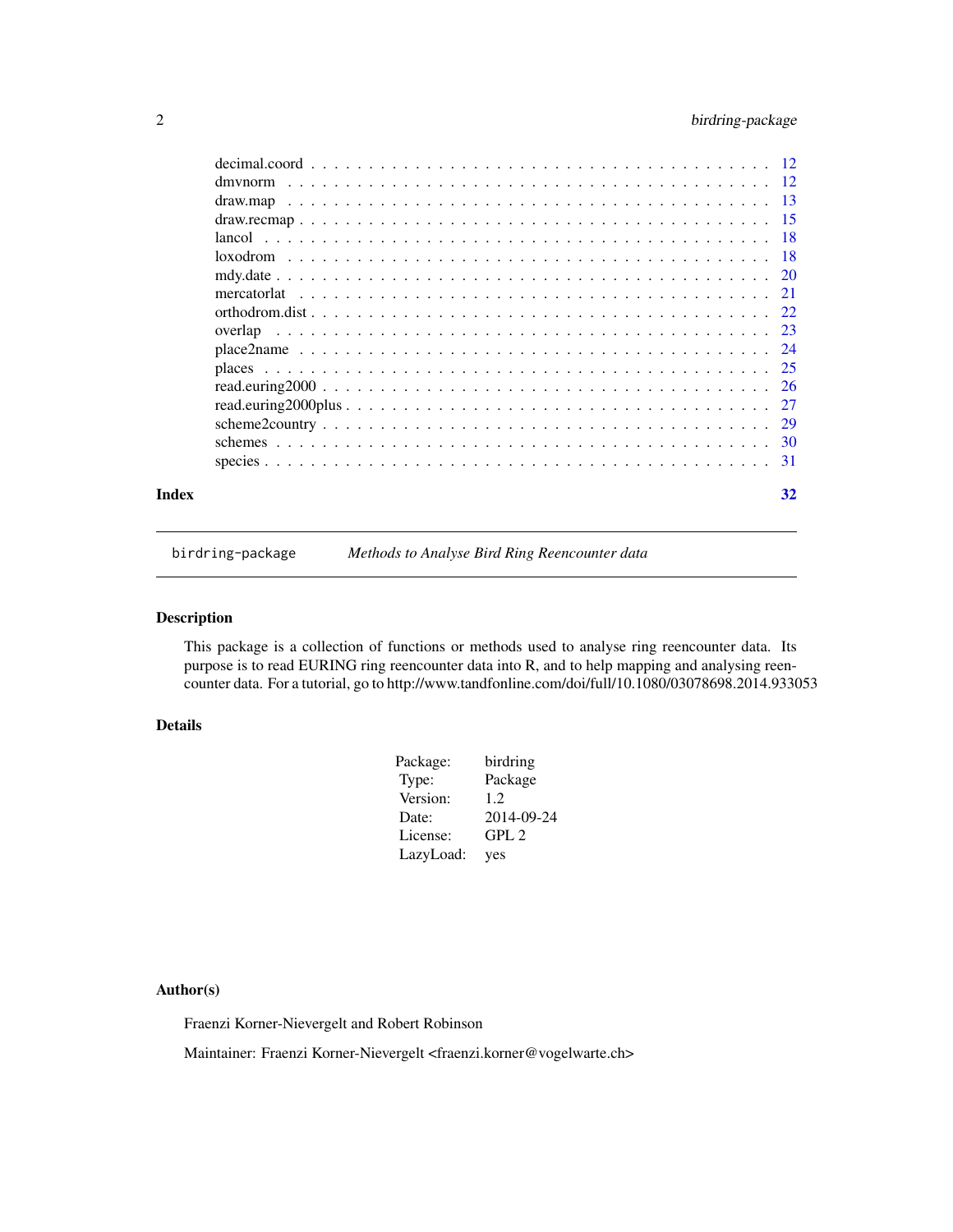#### <span id="page-2-0"></span>birdstate 3

# References

Speek, G., Clark, J.A., Rhode, Z., Wassenaar, R.D. & van Noordwijk, A.J. (2001) The EURING exchange-code 2000. Dutch Ringing Scheme, Heteren.

birdstate *Transformation of condition into state*

# Description

Transforms the numeric code of the variable condition into a factor defining the state of the bird (dead, alive, sick).

#### Usage

birdstate(x)

# Arguments

x variable condition with numeric code for the condition of the bird as given in the original EURING data

# Value

a factor with the levels "dead", "alive", "sick" and "unknown"

#### Author(s)

F. Korner-Nievergelt

# References

du Feu et al. (2012) EURING Exchange Code 2000+. www.euring.org

# See Also

[codes2names](#page-6-1)

# Examples

condition  $<-0:9$ birdstate(condition)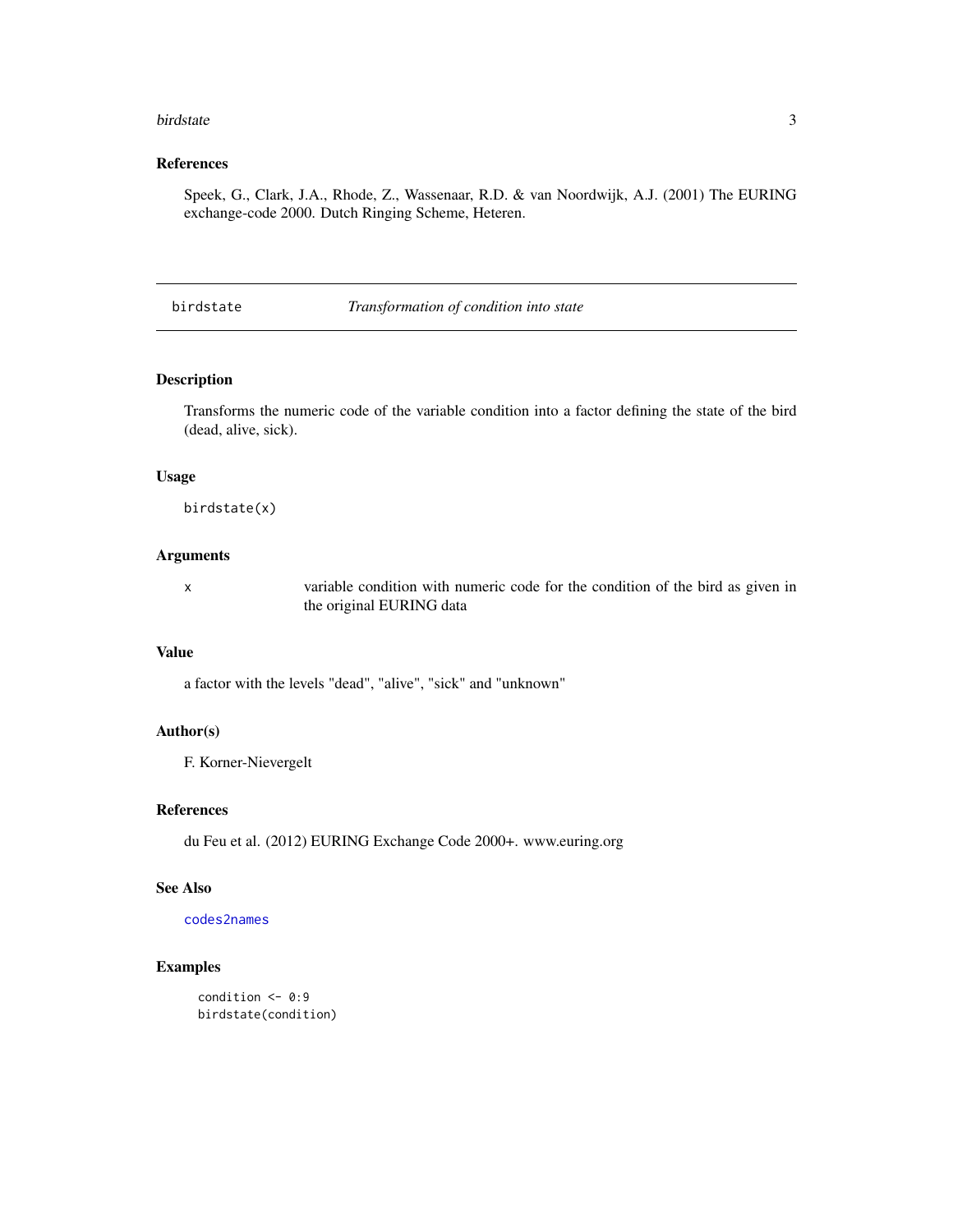<span id="page-3-0"></span>

EURING-code for finding circumstances as given in Speek et al. (2001)

### Usage

data(circumstances)

# Format

A data frame with 92 observations on the following 4 variables.

- Code a numeric vector containing the code given in column 78 and 79 in EURING data of the format 2000
- Name a factor with the names of the finding circumstances
- BTO a factor with the shorter names of the finding circumstances as defined by the BTO (, http://www.bto.org/volunteersurveys/ringing/publications/online-ringing-reports) )
- Description a factor with the description of the finding circumstances

Date.Updated a numeric vector

#### Source

http://www.euring.org

# References

Speek, G., Clark, J.A., Rhode, Z., Wassenaar, R.D. & van Noordwijk, A.J. (2001) The EURING exchange-code 2000. Dutch Ringing Scheme, Heteren.

# Examples

```
data(circumstances)
circumstances
```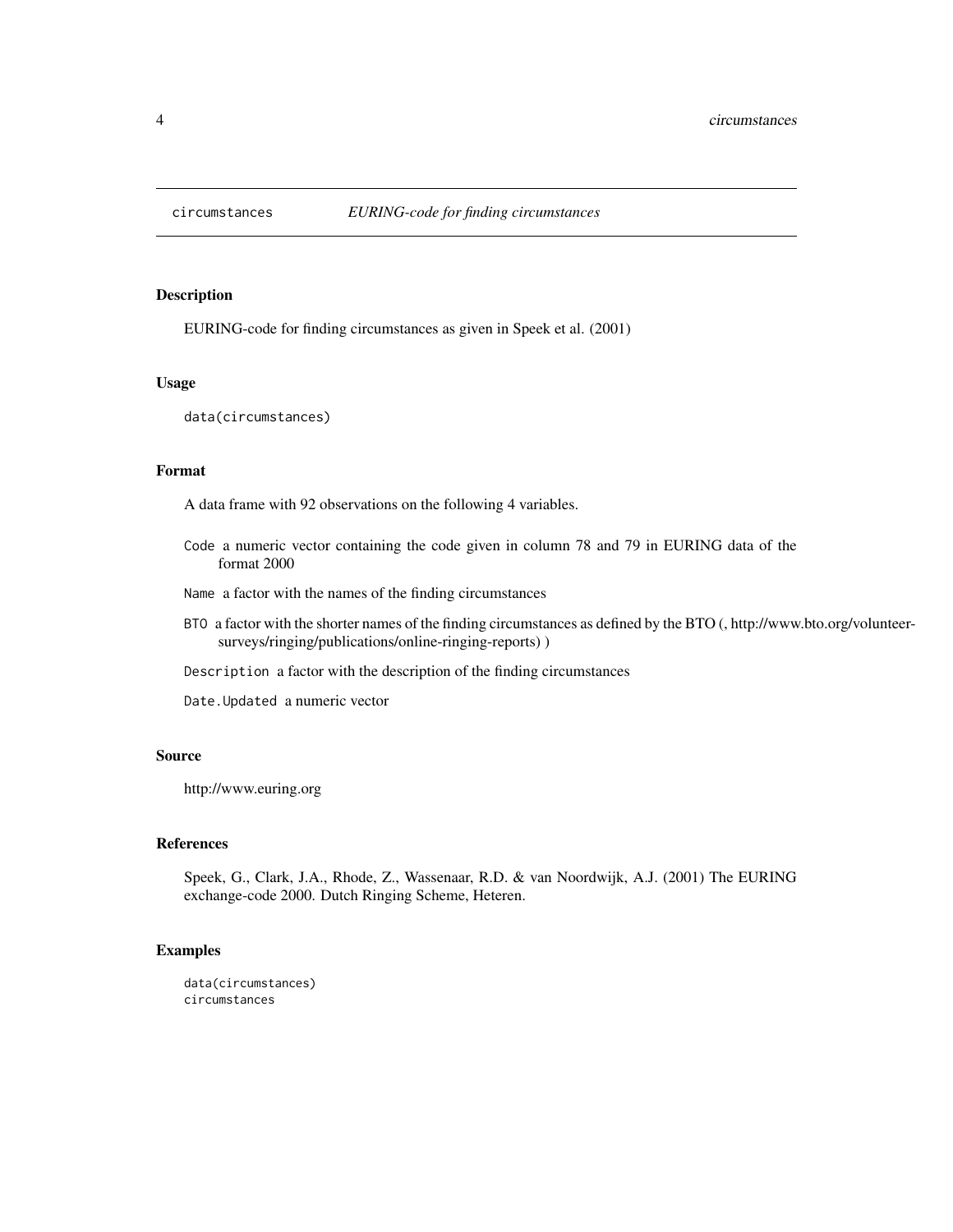<span id="page-4-0"></span>

coordinates of the coastline of Europe used by the function draw.map

# Usage

data(coastEU)

# Format

A data frame with 7528 observations on the following 4 variables.

x a numeric vector, longitude

y a numeric vector, latitude

name name of the island

abstract a numeric vector

# Details

the data is used by the function draw.map

# Source

http://rimmer.ngdc.noaa.gov/mgg/coast/getcoast.html

# References

http://rimmer.ngdc.noaa.gov/mgg/coast/getcoast.html

# Examples

data(coastEU) head(coastEU)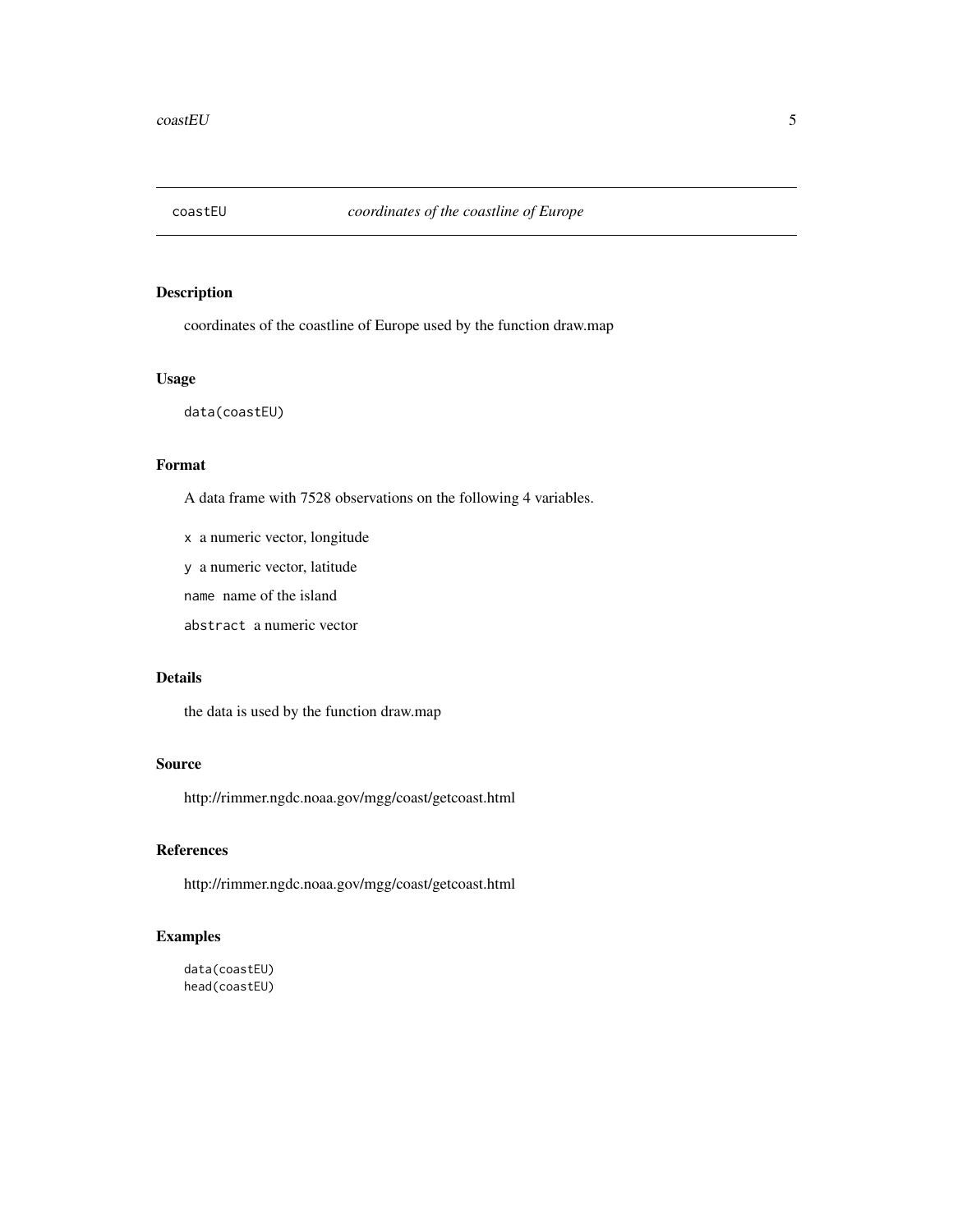<span id="page-5-0"></span>

coordinates of the palearctic coastline used by the function draw.map. The coordinates were downloaded from the sources indicated below and then cleaned by hand from too small details

#### Usage

data(coastpaleo)

# Format

A data frame with 25042 observations on the following 5 variables.

x a numeric vector of longitude

y a numeric vector of latitude

name name of the island

entry degree of detail to be entered in the map

kategorie a factor with levels i m s

#### Source

http://rimmer.ngdc.noaa.gov/mgg/coast/getcoast.html

# References

http://rimmer.ngdc.noaa.gov/mgg/coast/getcoast.html

# Examples

```
data(coastpaleo)
head(coastpaleo)
```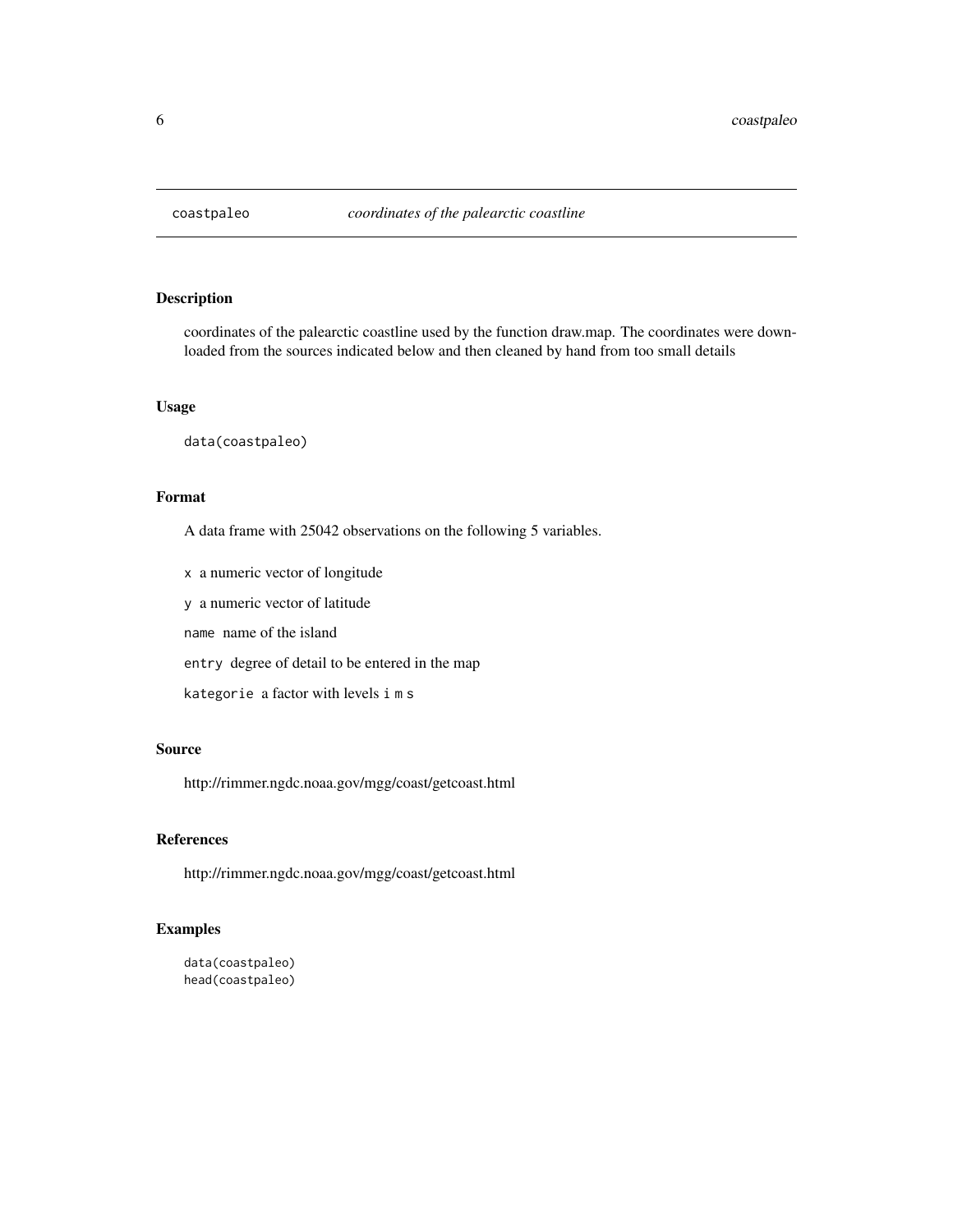<span id="page-6-1"></span><span id="page-6-0"></span>

The function gives for the numeric codes for circumstances, condition and species the interpretable string name as given in the EURING code. The alphabetic scheme code is transformed into the town and country name of the scheme.

# Usage

codes2names(x, variable = "circumstances", type="euring")

# Arguments

| $\mathsf{x}$ | variable circumstances, condition, species or scheme from the output of<br>read.EURING2000plus.                                                                                                                                                                   |
|--------------|-------------------------------------------------------------------------------------------------------------------------------------------------------------------------------------------------------------------------------------------------------------------|
| variable     | character that declares the name of the variable x, should be one of c("circumstances"<br>[default], "conditions", "schemes", "species").                                                                                                                         |
| type         | character that declares which names should be used, the one defined in the<br>EURING manual, "euring" (default), or the ones used in the BTO ringing re-<br>ports, "bto", (http://www.bto.org/volunteer-surveys/ringing/publications/online-<br>ringing-reports). |

#### Value

a factor with levels corresponding to the names of the EURING code

# Author(s)

F. Korner-Nievergelt

# References

http://www.euring.org/data\_and\_codes/euring\_code\_list/index.html

# See Also

[scheme2country](#page-28-1)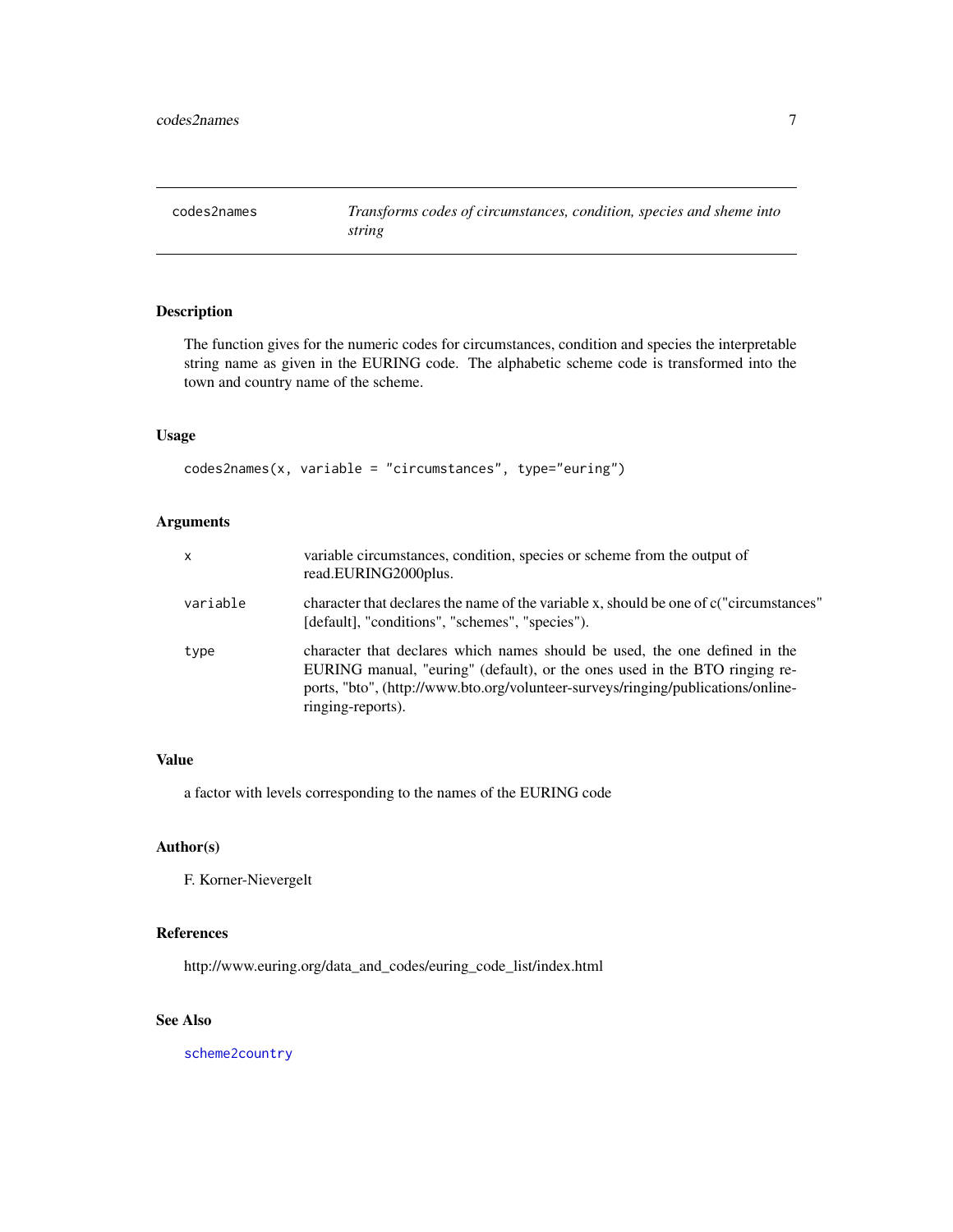#### 8 conditions are not conditions of the conditions of the conditions of the conditions of the conditions of the conditions of the conditions of the conditions of the conditions of the conditions of the conditions of the con

#### Examples

```
# circumstances
examplecode <- c(20, 21, 35, 80)
codes2names(examplecode)
# conditions
examplecodes \leq c(0:9)
codes2names(examplecodes, variable="conditions")
# schemes
codes2names("BGS", variable="schemes")
```
conditions *EURING-code for finding conditions*

# Description

EURING-code for finding conditions as given in Speek et al. (2001)

#### Usage

```
data(conditions)
```
#### Format

A data frame with 10 observations on the following 2 variables.

Code a numeric vector containing the code given in column 77 in EURING data of the format 2000 Description a factor with the finding conditions

#### Source

http://www.euring.org

# References

Speek, G., Clark, J.A., Rhode, Z., Wassenaar, R.D. & van Noordwijk, A.J. (2001) The EURING exchange-code 2000. Dutch Ringing Scheme, Heteren.

#### Examples

data(conditions) conditions

<span id="page-7-0"></span>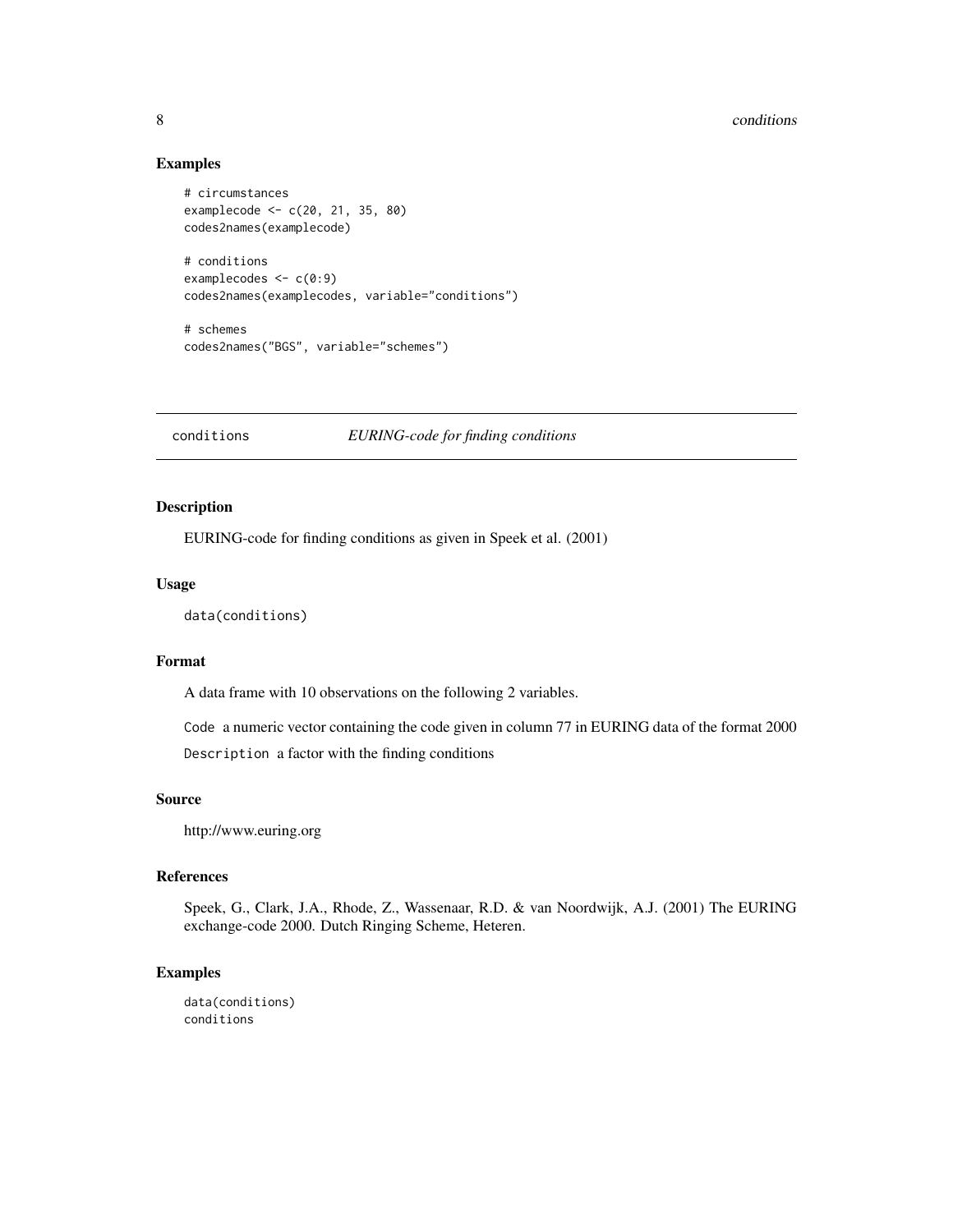<span id="page-8-0"></span>critical.check.ringing.event

*Checking whether Ringing Event Exists for each Individual Bird.*

# Description

Adds a variable ringing.event which is TRUE if exactly one ringing event exists and FALSE otherwise.

# Usage

```
critical.check.ringing.event(dat, id = "birdID")
```
# Arguments

| dat | a EURING data, read in using read.euring 2000 plus function                       |
|-----|-----------------------------------------------------------------------------------|
| id  | The name of the variable that contains the individual identifier, normally a com- |
|     | bination of scheme and ring number                                                |

# Value

A new variable called "ringing.event" is added to the data frame.

#### Author(s)

Kasper Thorup and Fraenzi Korner-Nievergelt

#### Examples

```
data(lancol)
lancol$birdID <- paste(lancol$scheme, lancol$ring)
critical.check.ringing.event(lancol)
```
dayofyear *The day of the year*

# Description

Gives the day of the year, i.e. the number of days since the 31 December of the previous year.

# Usage

dayofyear(m, d,  $y = 1960$ )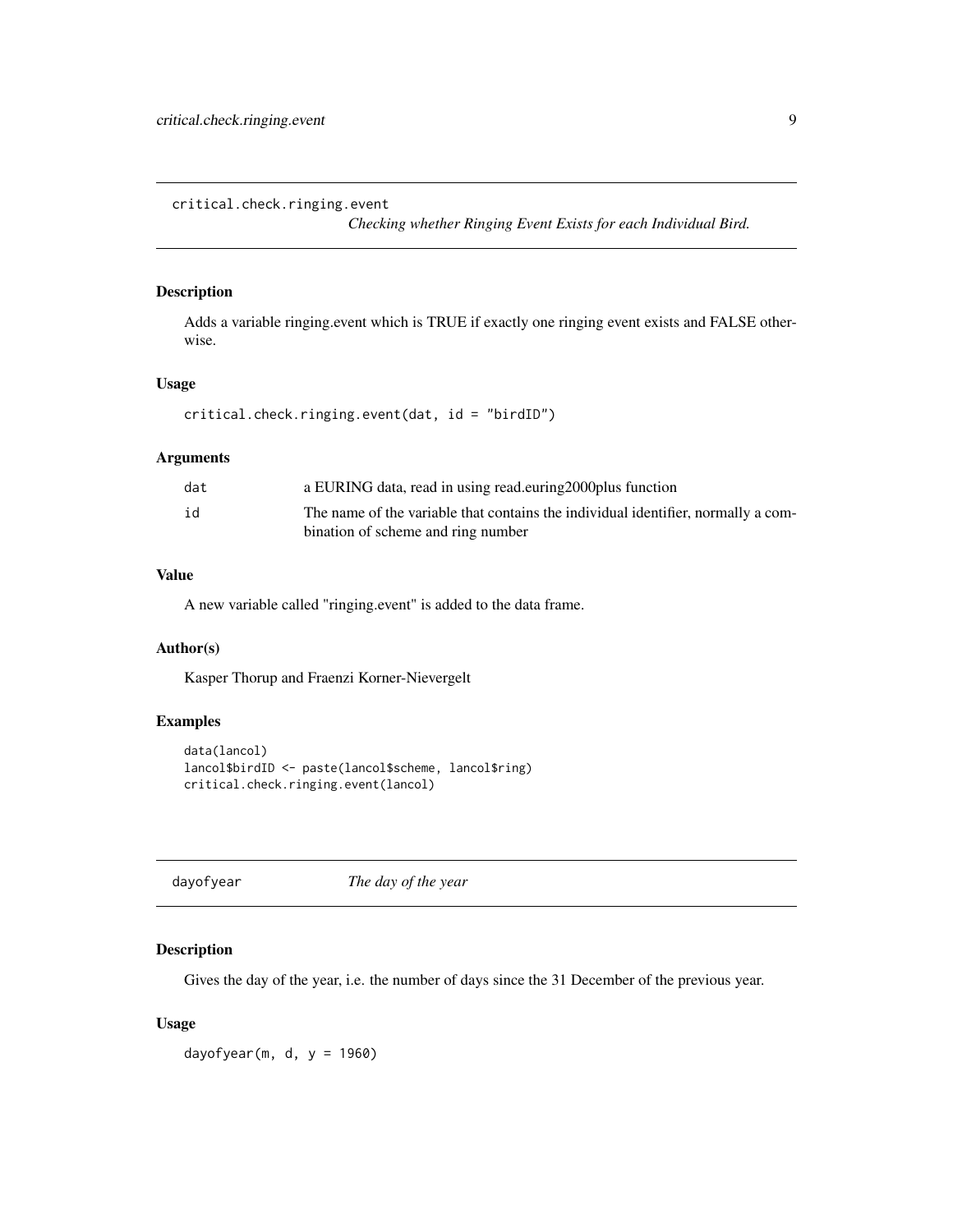# <span id="page-9-0"></span>Arguments

| m | month (integer between 1 and 12) |
|---|----------------------------------|
| d | $day$ (integer between 1 and 31) |
| v | year (integer such as 2013)      |

#### Value

numeric value, day of the year

#### Author(s)

Fraenzi Korner-Nievergelt

# References

no references

# See Also

[mdy.date](#page-19-1)

#### Examples

dayofyear(3,1,2013) dayofyear(3,1,2012)

dc *Division coefficient*

# Description

The function dc() calculates from the number of ringed birds per group and the number of reencountered birds per group in each destination area the estimated division coefficients per group and the estimated re-encounter probabilities per destination area as described in Kania and Busse (1987). The function bootci.dc() gives the bootstrap confidence intervals for the division coefficients and the re-encounter probabilities estimated by dc(). For details see Korner-Nievergelt et al. (2010).

# Usage

 $dc(N, recmatrix, group.names = NA, area.names = NA, start = NA)$ bootci.dc(N, recmatrix, interval =  $0.95$ , R = 1000,  $group.name = NA, area.name = NA)$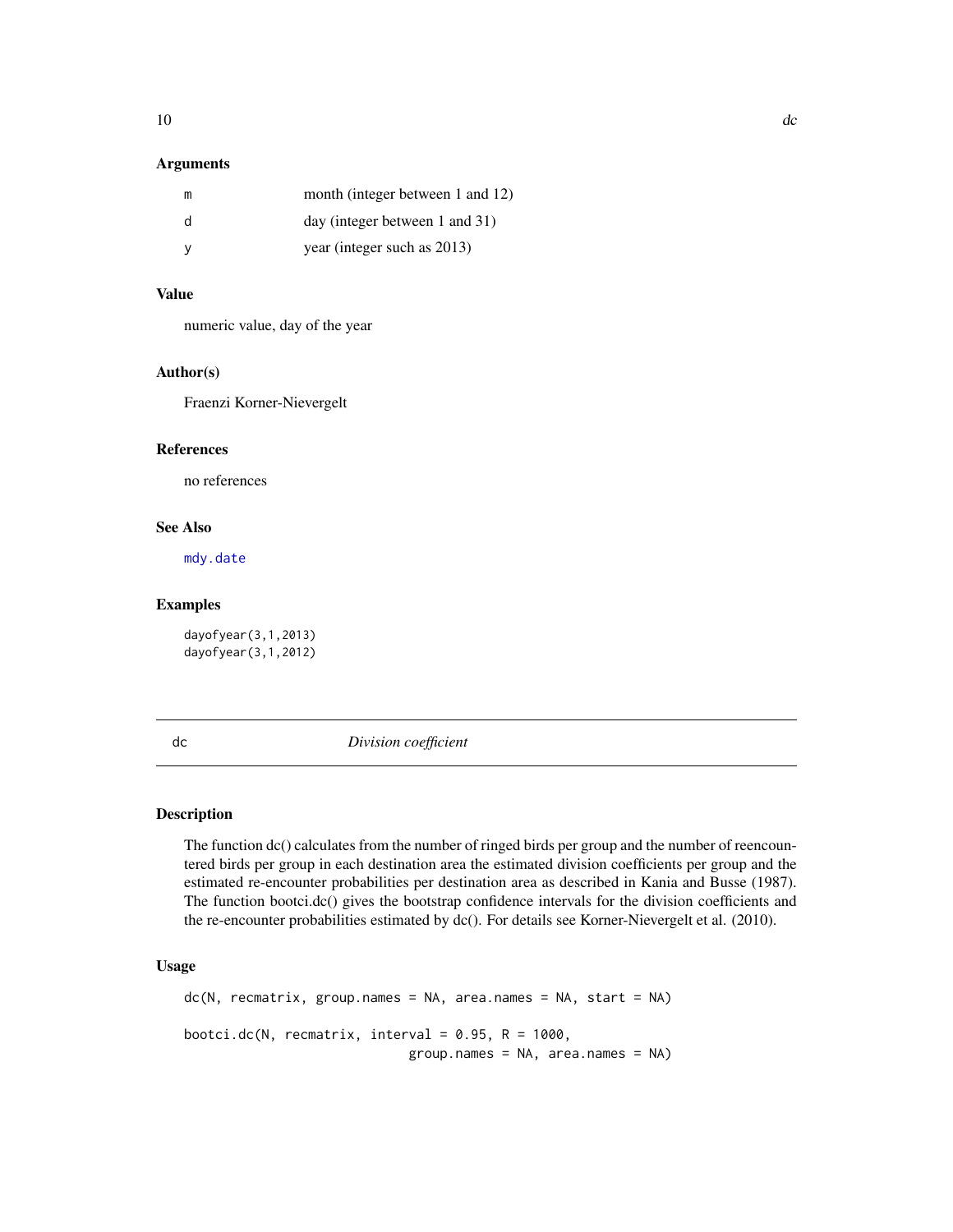# **Arguments**

| N           | a vector containing the number of ringed birds per group                                                                                                                                                                                                                                                                      |
|-------------|-------------------------------------------------------------------------------------------------------------------------------------------------------------------------------------------------------------------------------------------------------------------------------------------------------------------------------|
| recmatrix   | a matrix containing the number of re-encountered birds per group and area. The<br>rows of the matrix represent the bird groups; the columns represent the destina-<br>tion areas.                                                                                                                                             |
| interval    | proportion of the confidence interval (default $= 0.95$ )                                                                                                                                                                                                                                                                     |
| R           | number of bootstrap replicates (default = $1000$ )                                                                                                                                                                                                                                                                            |
| group.names | facultative vector of group names                                                                                                                                                                                                                                                                                             |
| area.names  | facultative vector of area names                                                                                                                                                                                                                                                                                              |
| start       | facultative vector of starting values for the least-square iteration for estimating<br>the inverse of the recovery probability per destination area. The vector has the<br>length of the number of areas and contains approximate inverse values of the<br>recovery probabilities (default = $N[1]/\text{recmatrix}[1,]/2)$ . |

#### Value

| rec.probs | estimated re-encounter probabilities per destination area                                        |
|-----------|--------------------------------------------------------------------------------------------------|
|           | division.coef estimated division coefficient per group and destination area                      |
|           | div, coef, lower lower limits of the confidence intervals of the estimated division coefficients |
|           | div.coef.upper upper limits of the confidence intervals of the estimated division coefficients   |

#### Author(s)

Fraenzi Korner-Nievergelt

#### References

Kania W, Busse P (1987) An analysis of the recovery distribution based on finding probabilities. Acta Ornithologica 23: 121-128. Korner-Nievergelt F, Schaub M, Thorup K, Vock M, Kania W (2010) Estimation of bird distribution based on ring re-encounters: precision and bias of the division coefficient and its relation to multi-state models. Bird Study 57: 56-68.

Example data are from: Bauthian I, Gossmann F, Ferrand Y, Julliard R. (2007) Quantifying the origin of Woodcock wintering in France. Journal of Wildlife Management 71: 701-705.

# Examples

```
N<-c(7125, 9661, 5266, 3240, 3643, 3192, 3227)
recmatrix<-matrix(c(22,25, 6, 2, 4, 1, 0, 47, 78, 49, 28, 38,27, 34), ncol=2)
colnames(recmatrix) <- c("Scandinavian", "Eastern")
rownames(recmatrix) <- c("North", "West", "Southwest",
    "Central North", "Central South", "Northeast","Southeast")
dc(N, recmatrix, group.names= c("North", "West", "Southwest",
    "Central North", "Central South", "Northeast","Southeast"),
    area.names= c("Scandinavian", "Eastern"))
```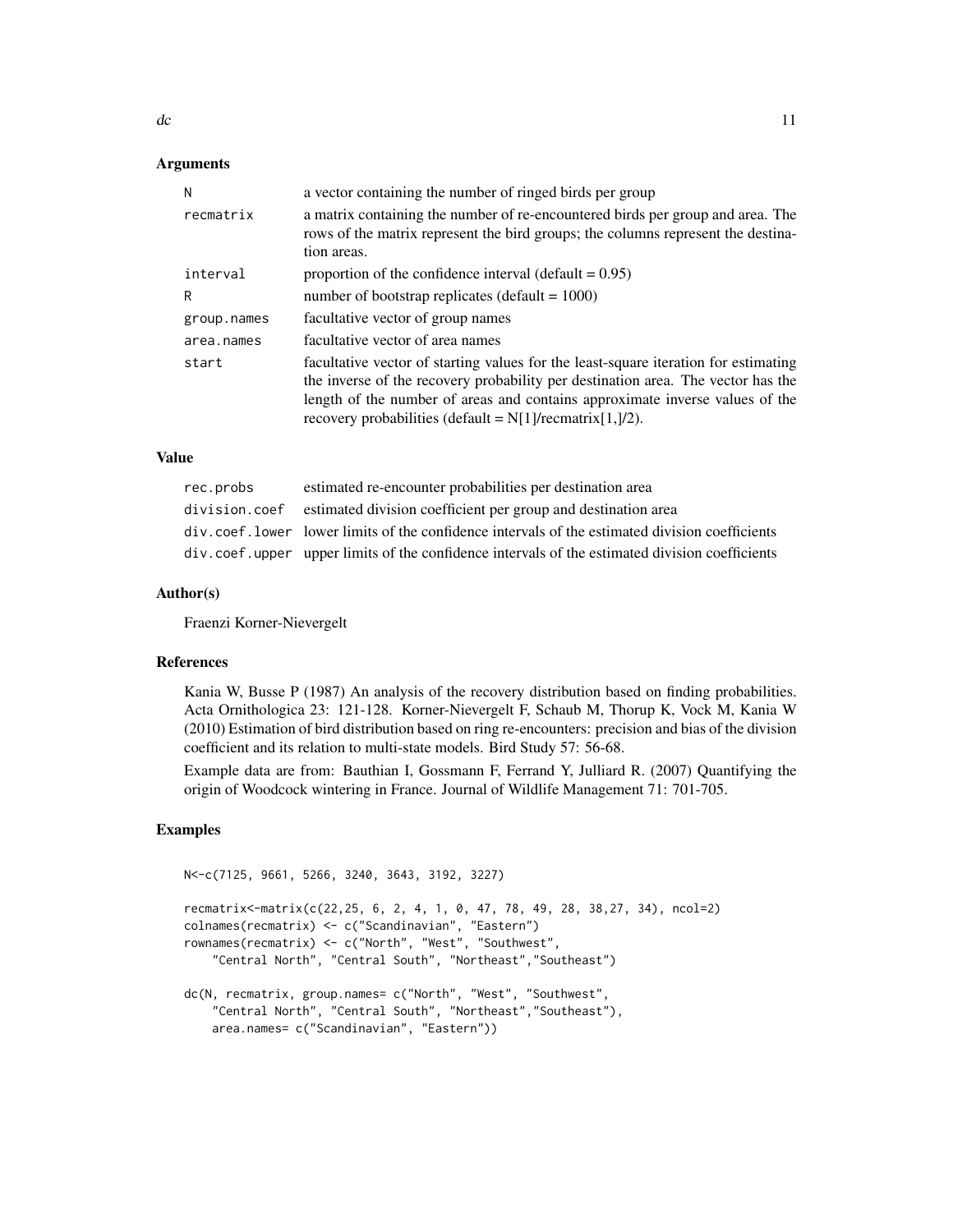<span id="page-11-1"></span><span id="page-11-0"></span>decimal.coord *decimal coordinates*

#### Description

transforms degrees and minutes into decimal coordinates

# Usage

decimal.coord(x)

# Arguments

x scalar or vector containing degrees and minutes, e.g. for 45 degrees and 30 minutes  $= 45.3$ 

# Value

a scalar or a vector containing the decimal coordinates

# Author(s)

Fraenzi Korner-Nievergelt

# References

This function just multiplies the decimals by 5/3... (no reference)

# Examples

decimal.coord(45.3)

dmvnorm *Multivariate Normal Density and Random Deviates - this function is a copy of the function in the package mvtnorm*

# Description

These functions provide the density function and a random number generator for the multivariate normal distribution with mean equal to mean and covariance matrix sigma.

#### Usage

 $d$ mvnorm $(x,$  mean, sigma,  $log =$  FALSE)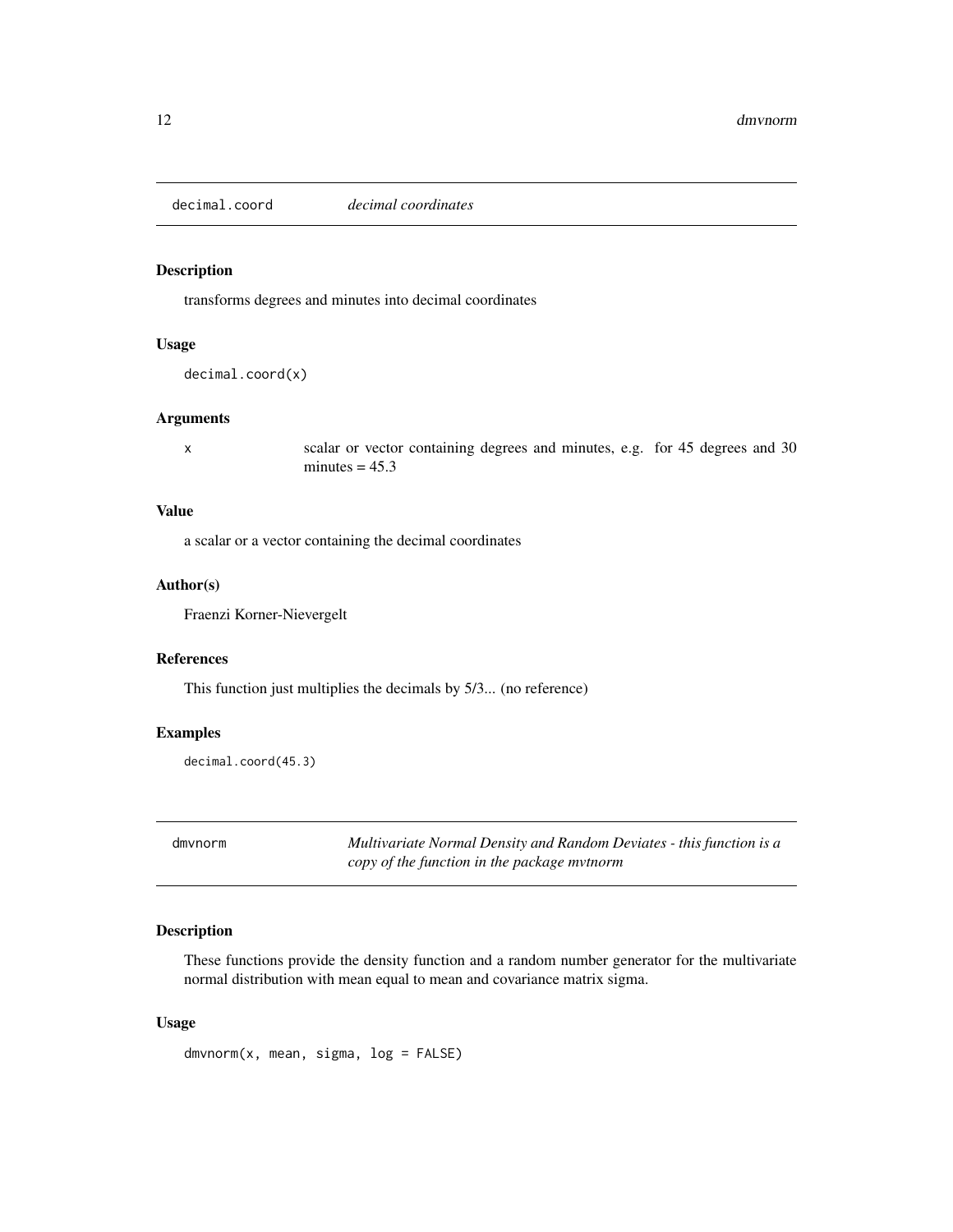#### <span id="page-12-0"></span>draw.map 2012 13 and 2012 13 and 2012 13 and 2012 13 and 2012 13 and 2012 13 and 2012 13 and 2012 13 and 2012 13 and 2012 13 and 2012 13 and 2012 13 and 2012 13 and 2012 13 and 2012 13 and 2012 13 and 2012 13 and 2012 13 a

#### Arguments

| $\mathsf{X}$ | Vector or matrix of quantiles. If x is a matrix, each row is taken to be a quantile. |
|--------------|--------------------------------------------------------------------------------------|
| mean         | Mean vector, default is rep(0, length = $ncol(x)$ ).                                 |
| sigma        | Covariance matrix, default is $diag(ncol(x))$ .                                      |
| log          | Logical; if TRUE, densities d are given as $log(d)$ .                                |

#### Details

This function is copied to birdring from mvtnorm. If you use this function, please use and cite the original function from the package mvtnorm!

#### Author(s)

Friedrich Leisch and Fabian Scheipl

#### References

Alan Genz, Frank Bretz, Tetsuhisa Miwa, Xuefei Mi, Friedrich Leisch, Fabian Scheipl, Torsten Hothorn (2013). mvtnorm: Multivariate Normal and t Distributions. R package version 0.9-9995. URL http://CRAN.R-project.org/package=mvtnorm

Alan Genz, Frank Bretz (2009), Computation of Multivariate Normal and t Probabilities. Lecture Notes in Statistics, Vol. 195., Springer-Verlage, Heidelberg. ISBN 978-3-642-01688-2

#### See Also

see functions and documentations in the package mvtnorm

#### Examples

dmvnorm(x=c(0,0))

draw.map *Draws a map of the palearctic region*

#### **Description**

Draws a map of the palearctic region that can be used as basis for showing ring reencounter data.

# Usage

```
draw.map(a=-10, b=30, c=23, d=65, bbox=NULL, fill = TRUE, colu.land = grey(0.5),
 col.water = "white", border = NA, detail = FALSE, box = TRUE, axes = FALSE,
 las = 1, cex.axis = 0.8, dist.axislab = 0.2, whichaxis = c(1:4), tck = -0.005,
 mercator = FALSE, mar = rep(0.5, 4), asp=NA)
```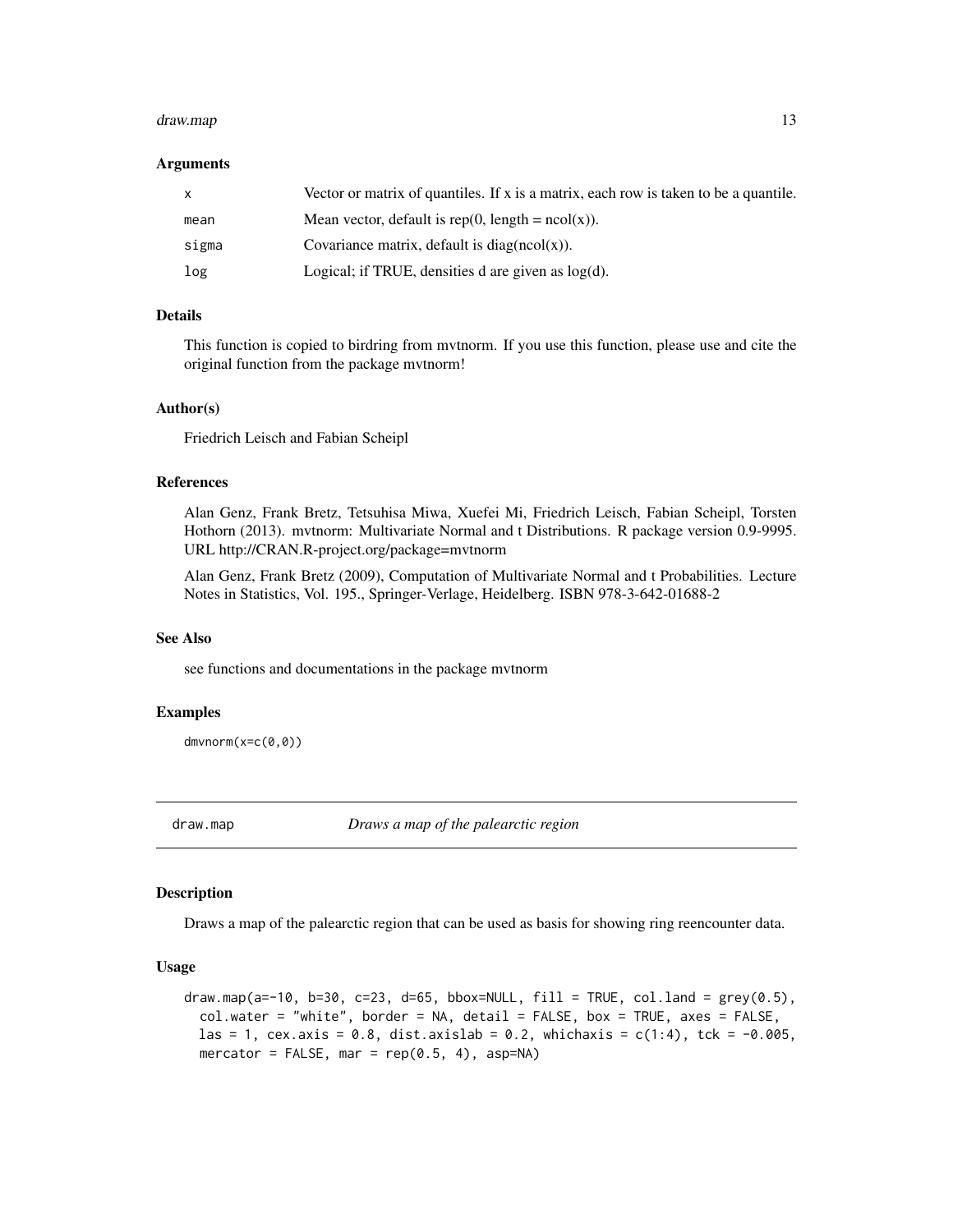# Arguments

| a            | left edge of the map (longitude), can be used alternatively to the argument bbox                                                                                         |
|--------------|--------------------------------------------------------------------------------------------------------------------------------------------------------------------------|
| b            | right edge of the map (longitude), can be used alternatively to the argument bbox                                                                                        |
| C            | lower edge of the map (latitude), can be used alternatively to the argument bbox                                                                                         |
| d            | upper edge of the map (latitude), can be used alternatively to the argument bbox                                                                                         |
| bbox         | a numeric vector giving the map boundary in decimal degrees as c(long_min,<br>long_max, lat_min, lat_max), can be used alternatively to the arguments a, b, c,<br>and d. |
| fill         | logical value, TRUE = land and water masses are filled with a color                                                                                                      |
| col.land     | color of the land                                                                                                                                                        |
| col.water    | color of the water                                                                                                                                                       |
| border       | color of the coastline, $NA = no$ coastline is drawn                                                                                                                     |
| detail       | if TRUE: an alternative way to draw coastlines                                                                                                                           |
| box          | logical, $TRUE = a box$ is drawn around the map                                                                                                                          |
| axes         | logical, indicates whether axis should be drawn                                                                                                                          |
| las          | see par                                                                                                                                                                  |
| cex.axis     | see par                                                                                                                                                                  |
| dist.axislab | distance from the axis to the axis labels                                                                                                                                |
| whichaxis    | vector of length 1 to 4 containing the axis that should be drawn, default is<br>$c(1,2,3,4)$ , i.e. all axes                                                             |
| tck          | see par                                                                                                                                                                  |
| mercator     | logical, if TRUE a mercator projection is plotted. see details below                                                                                                     |
| mar          | see par                                                                                                                                                                  |
| asp          | if set to 1 x and y axes are scaled equally (not recommended if mercator=TRUE),<br>see par                                                                               |

# Details

If a mercator projection is used, the values for a, b, c and d will be adjusted.

#### Value

this is a plotting function only

# Note

some times it does not do what we expect....

# Author(s)

Fraenzi Korner-Nievergelt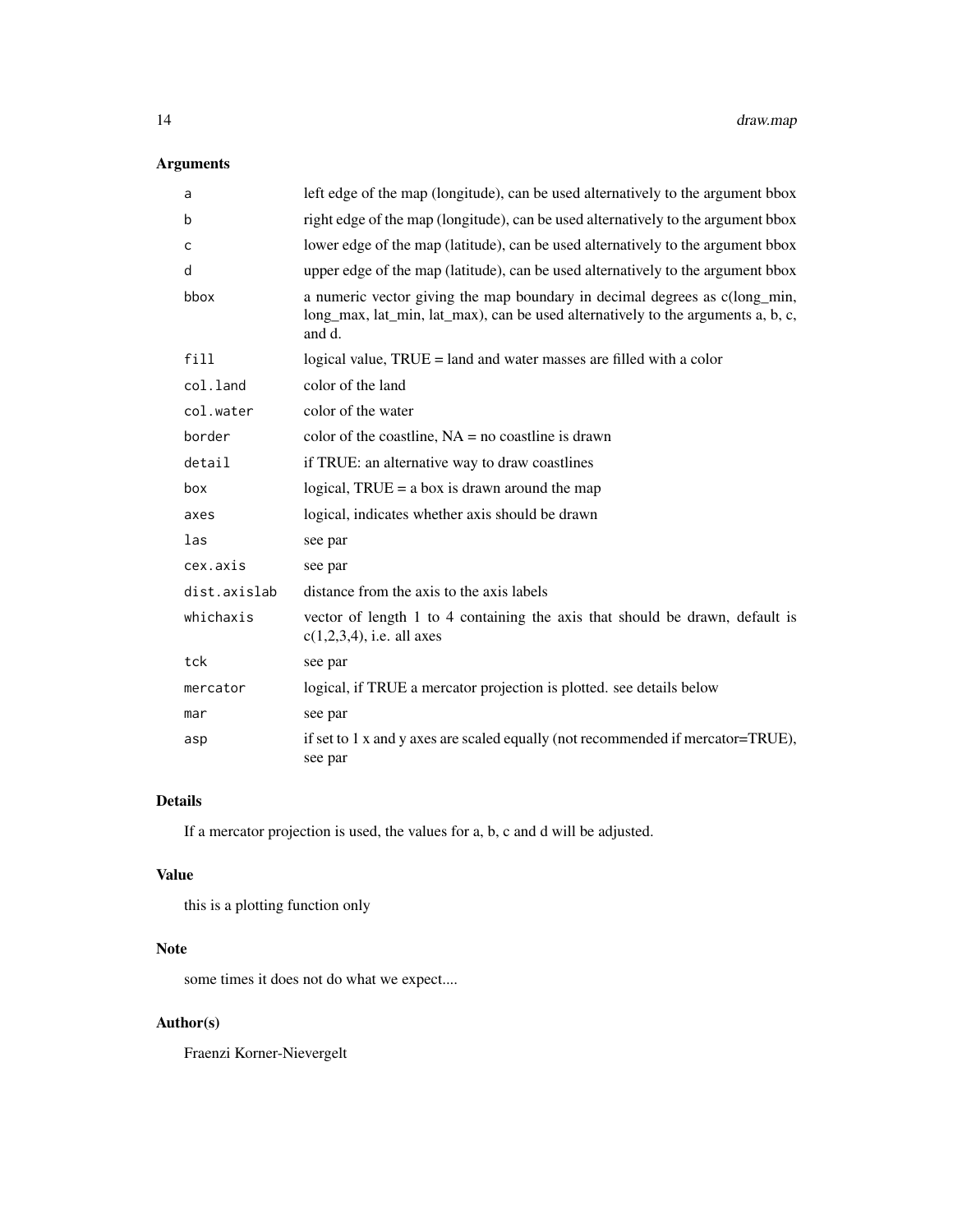# <span id="page-14-0"></span>draw.recmap 15

#### References

Rummler, H. 2002. Mercatorkarte und hyperbolische Geometrie. Elem. Math., 57, 168-173.

#### Examples

```
draw.map(-18, 50, -5, 56, col.land="white", col.water=grey(0.5),
 detail=FALSE, axes=TRUE)
draw.map(a=0, b=30, c=35, d=60, col.land="white", col.water=grey(0.5),
 detail=FALSE, axes=TRUE, mercator=TRUE)
```
draw.recmap *Plot ringing data*

#### Description

Draws a map of ringing data, representing locations as points or lines linking recoveries. Optionally a heat map of the locations can also be created

#### Usage

```
draw.recmap(data, file='screen', subset=NULL, group=NULL, bbox=NULL,
 projection='longlat', zoom=2, margin=1, points=0, pcol='red', lines=0,
  lcol='red', gcircle=FALSE, density=FALSE, grid.size=300, mask='sea',
  all.data=FALSE, height=1000, width=0, units='px', col='lemonchiffon',
 bg='lightblue1', border=NA, lwd=1, legend='none', title = NULL, labels=NULL,
  lcex=0, alpha=0.2, ...)
```
## Arguments

| data       | a dataframe with, minimally, columns labelled 'lat' and 'lon' giving the co-<br>ordinates of locations (in decimal degrees). Note there should be one row per<br>encounter (i.e. a recovery will appear as 2+ rows). |
|------------|----------------------------------------------------------------------------------------------------------------------------------------------------------------------------------------------------------------------|
| file       | a valid filename to which the map should be plotted. Currently supports png,<br>jpg (or jpeg), or tif (tiff) extensions.                                                                                             |
| subset     | a character string indicating subset of rows to use, any logical expression involv-<br>ing column names (or numbers) should work.                                                                                    |
| group      | a character string, the variable name (within data) indicating the grouping vari-<br>able to be displayed in the legend.                                                                                             |
| bbox       | a numeric vector giving the map boundary in decimal degrees as c(long min,<br>long max, lat min, lat max). If some data are outwith this box a warning is<br>issued.                                                 |
| projection | a character string indicating the projection to be used, currently only 'longlat'<br>or 'mercator' work.                                                                                                             |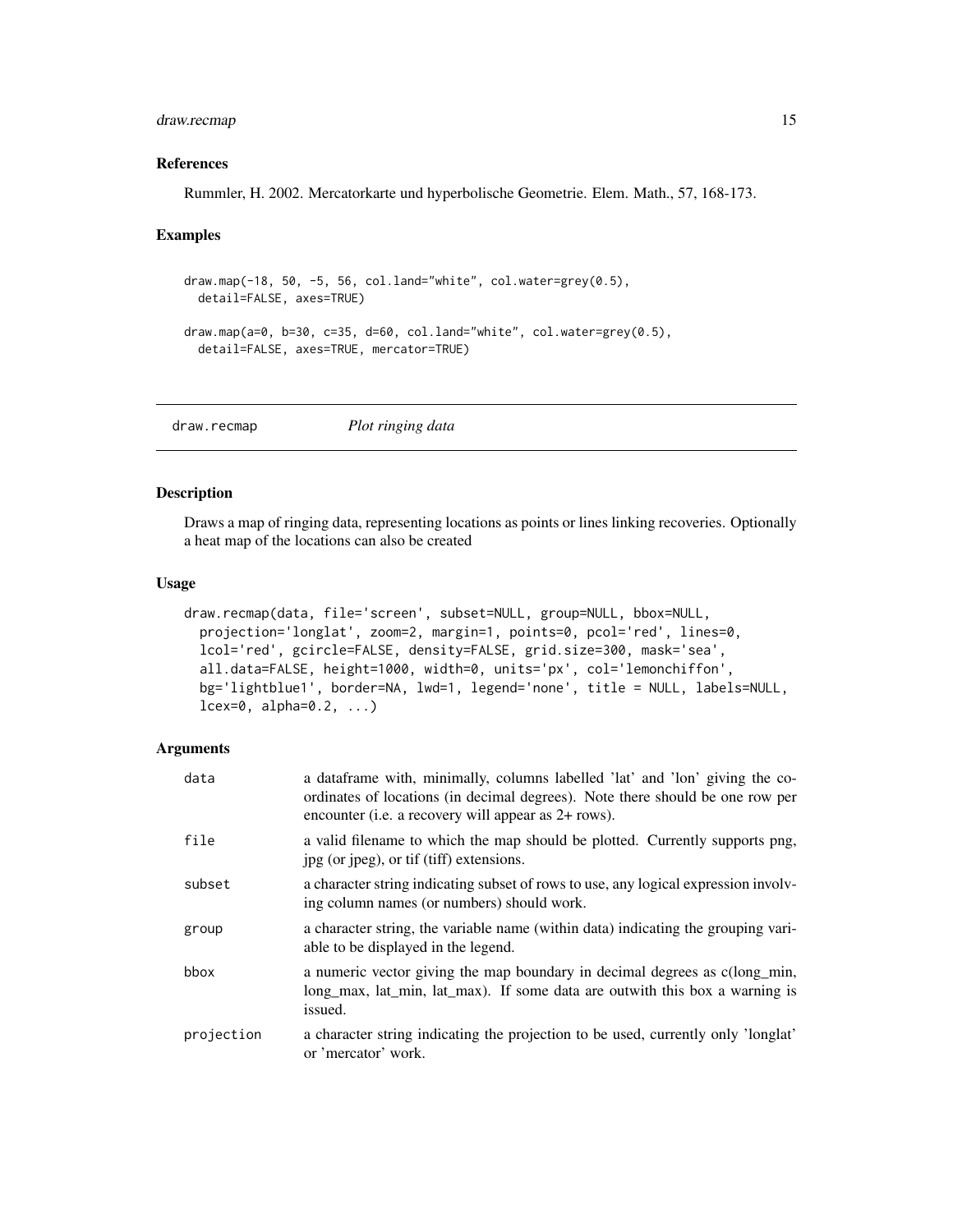| zoom      | a number indicating resolution of map to plot: 1 - low resolution suitable for<br>global maps; 2 - fine for most purposes (the default); and 3 - for large maps or<br>small areas where a higher resolution is needed.                         |  |  |
|-----------|------------------------------------------------------------------------------------------------------------------------------------------------------------------------------------------------------------------------------------------------|--|--|
| margin    | a number (in decimal degrees) to pad the map by around the extreme points.                                                                                                                                                                     |  |  |
| points    | an integer, if $>0$ then points will be plotted at that size, relative to par( $\text{'cex'}$ ).                                                                                                                                               |  |  |
| pcol      | colour to plot the points.                                                                                                                                                                                                                     |  |  |
| lines     | an integer, if $>0$ then lines will be plotted at that width.                                                                                                                                                                                  |  |  |
| lcol      | colour to plot the lines.                                                                                                                                                                                                                      |  |  |
| gcircle   | logical, should the lines be plotted as great circle routes.                                                                                                                                                                                   |  |  |
| density   | logical, if TRUE overlay kernel density smooth (heat map) generated from data,<br>see details.                                                                                                                                                 |  |  |
| grid.size | numeric, indicating the number of points over which to calculate the density<br>grid, increase from the default 300 for a smoother pattern, decrease for quicker<br>computation.                                                               |  |  |
| mask      | if density=TRUE, mask could be either 'land' or 'sea' (the default); this is purely<br>presentational, it doesn't alter the kernel calculation.                                                                                                |  |  |
| all.data  | logical, if bbox is given, should all the data be used in creating the heat map, or<br>only those displayed.                                                                                                                                   |  |  |
| height    | the height of the map canvas (in pixels unless units is given). Specify only one<br>of height or width; height will be ignored of both given.                                                                                                  |  |  |
| width     | the width of the map canvas (in pixels unless units is given). Specify only one<br>of height or width.                                                                                                                                         |  |  |
| units     | the units in which height and width are given. Can be px (pixels, the default), in<br>(inches), cm or mm.                                                                                                                                      |  |  |
| col       | colour for land areas, the default colours are designed to also print well in<br>greyscale.                                                                                                                                                    |  |  |
| bg        | colour for ocean areas.                                                                                                                                                                                                                        |  |  |
| border    | colour to draw the country borders (and coastal outline), use NA to suppress<br>these.                                                                                                                                                         |  |  |
| lwd       | numeric, width of border lines.                                                                                                                                                                                                                |  |  |
| legend    | keyword indicating position from the list "none", "bottomright", "bottom", "bot-<br>tomleft", "left", "topleft", "top", "topright", "right" and "center". Use inset=c(x,y)<br>for finer control of placement, where $x$ , $y$ between 0 and 1. |  |  |
| lcex      | if a legend is included, size of the legend labels relative to par('cex').                                                                                                                                                                     |  |  |
| alpha     | if a legend is included, transparency of the legend rectangle, as a proportional<br>opacity from 0 (fully transparent) to 1 (opaque).                                                                                                          |  |  |
| title     | if a legend is included, the title to be added in the legend box.                                                                                                                                                                              |  |  |
| labels    | vector of character labels to be used in identifying the group levels. If this does<br>not match the number of group levels, then it will be ignored.                                                                                          |  |  |
| $\cdots$  | other arguments to pass to legend().                                                                                                                                                                                                           |  |  |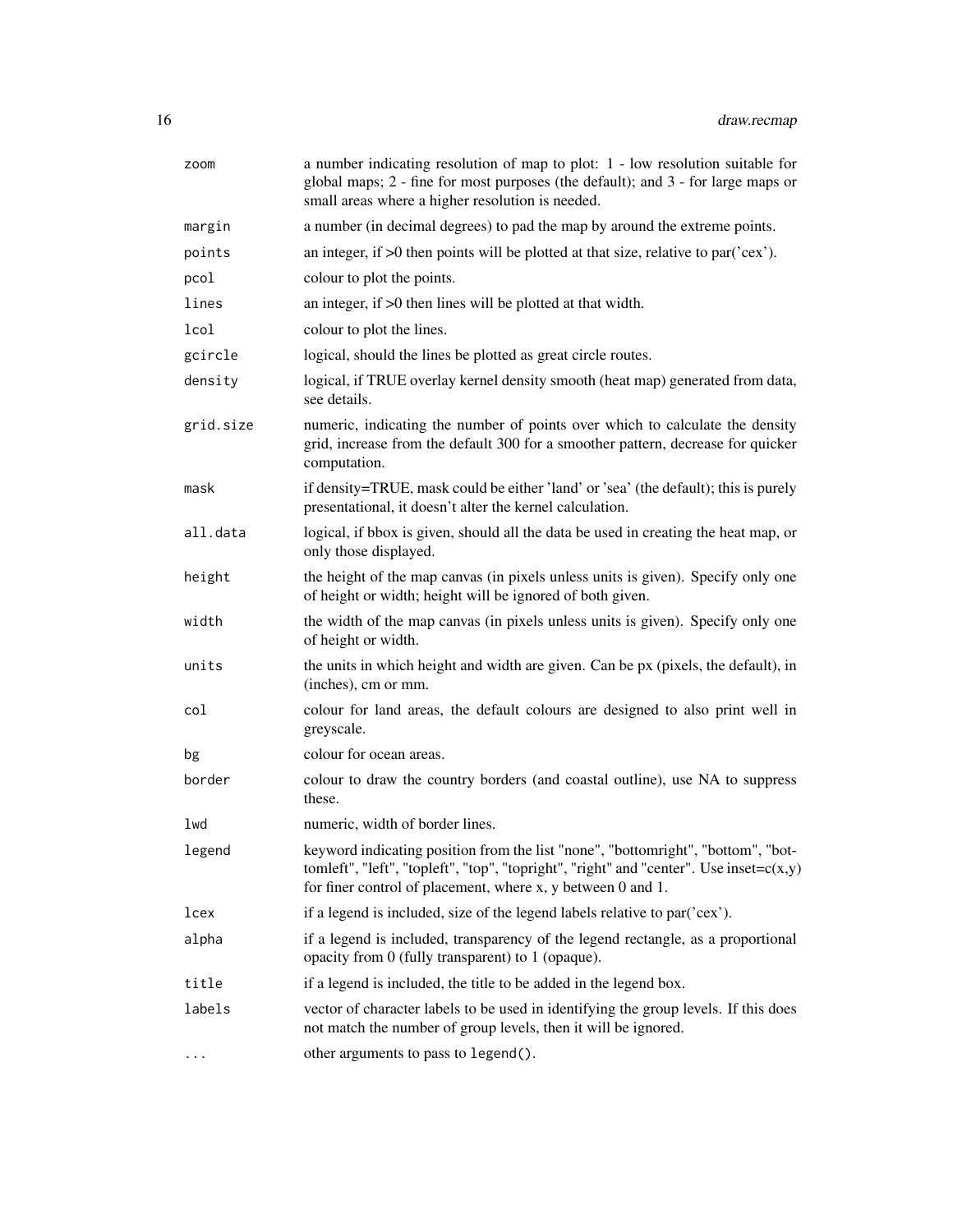#### <span id="page-16-0"></span>draw.recmap 17

## Details

If density=TRUE, additionally overlays a simple bivariate kernel density estimator using the [kde](#page-0-0) function from package ks. This does not respect geography so may give biologically unrealistic results and, in particular, will predict effort over the sea or land inappropriately in most cases, this behaviour can be hidden by using the 'mask' argument.

# Value

invisibly, a SpatialPolygons object containing the map outline

#### Note

all co-ordinates in data should be given as decimal degrees, they will be transformed as appropriate. If plotting recovery lines by group, check that each record has the same group identifier, since only that attached to the first encounter will be used.

#### Author(s)

Rob Robinson

#### References

The country border dataset uses Natural Earth data as presented in the [rworldmap](#page-0-0) package. The following was useful in working out the default land and sea colours used http://research.stowers-institute.org/efg/R/Color/Chart/ColorChart.pdf

#### Examples

```
data(lancol)
if (requireNamespace("rgeos", quietly=TRUE) && packageVersion("rgeos") >= "0.5.1") {
 if (rgeos::get_RGEOS_CheckValidity() == 1L) rgeos::set_RGEOS_CheckValidity(2L)
}
draw.recmap(lancol,lines=2,border='gray',subset="ring=='13B...6919'",gcircle=TRUE,zoom=3)
## Not run:
draw.recmap(lancol,points=0.5,pcol='blue',density=TRUE, bbox=c(-5,20, 47,58),
 projection='mercator',all.data=TRUE)
draw.recmap(lancol,'d:/example.png',points=1,pcol=c('red','blue','black'),
 group='sex.byringer',legend='bottomleft',labels=c('Female','Male','Unknown'),title='Sex')
```
## End(Not run)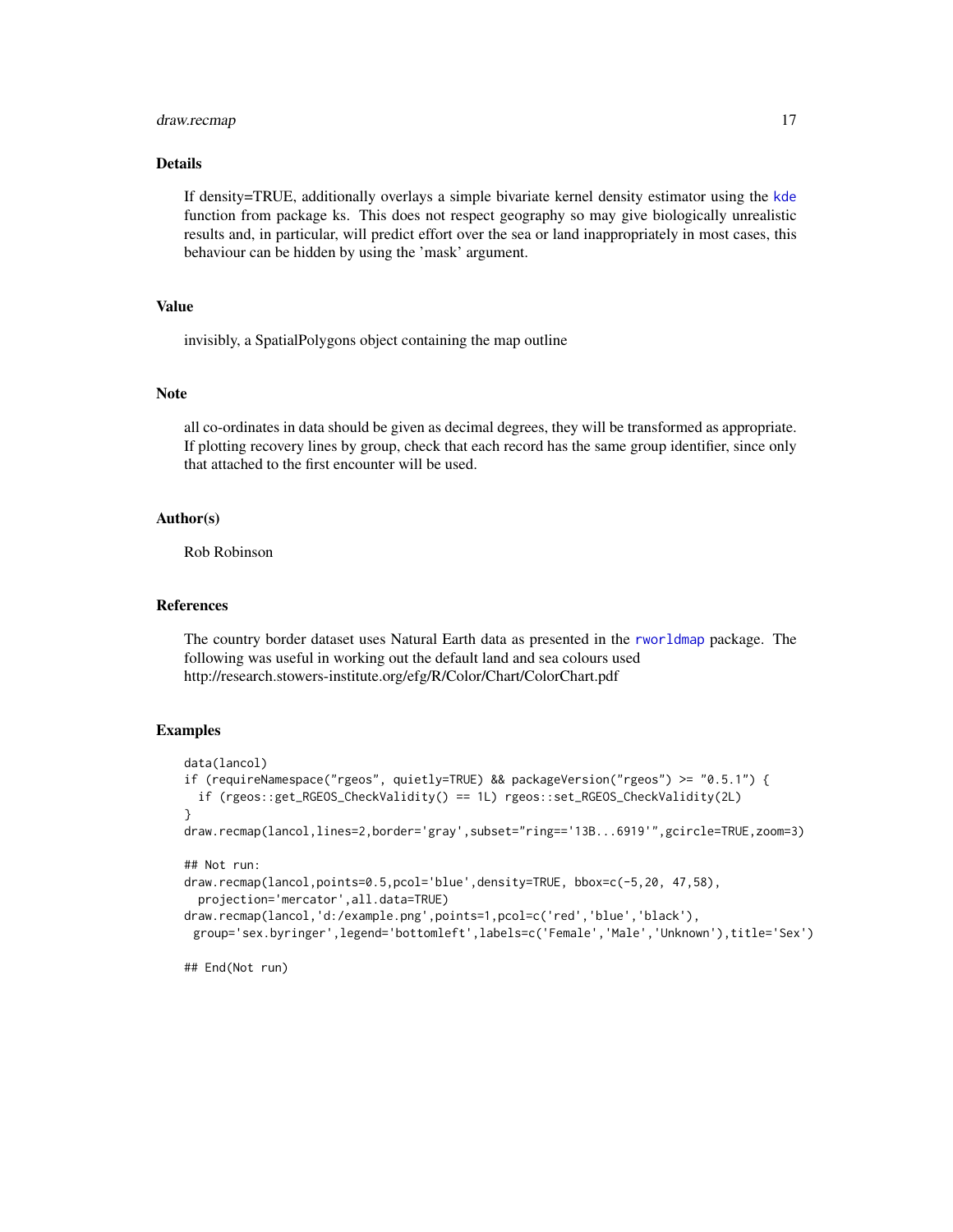<span id="page-17-0"></span>

Ringing and recovery data of the Red-backed Shrike in the EURING2000 format

#### Usage

data(lancol)

# Format

A data frame with 2483 observations of the 40 variables of the EURING2000.

#### Source

http://www.euring.org

# References

Speek, G., Clark, J.A., Rhode, Z., Wassenaar, R.D. & van Noordwijk, A.J. (2001) The EURING exchange-code 2000. Dutch Ringing Scheme, Heteren.

# Examples

data(lancol)

loxodrom *loxodromic distance and direction*

#### Description

calculates the loxodromic distance and direction between two points on the earth

# Usage

 $loxodrom.dir(x1, y1, x2, y2, epsilon = 1e-06)$ 

 $loxodrom.dist(x1, y1, x2, y2, epsilon = 1e-04, package="geosphere")$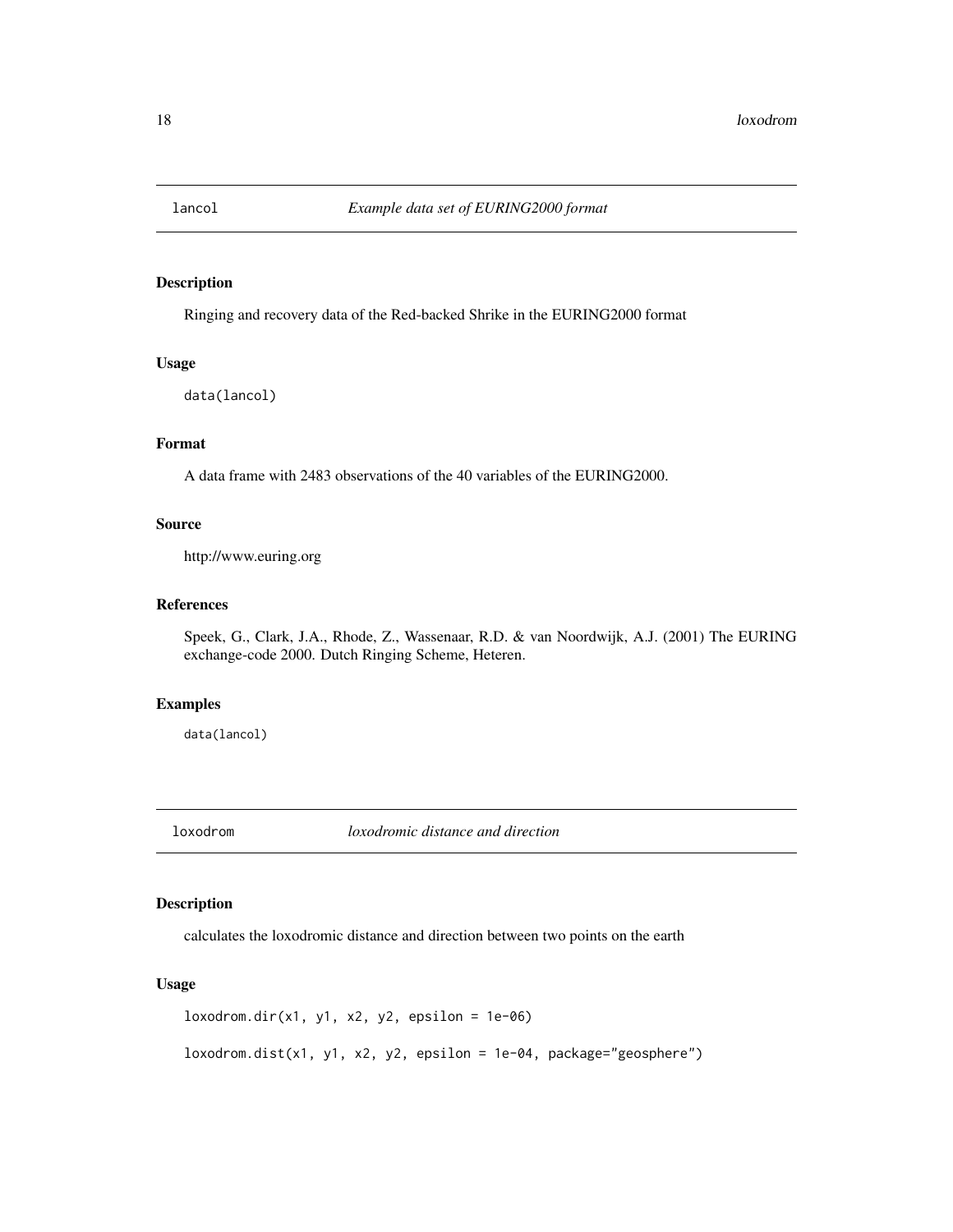#### <span id="page-18-0"></span>loxodrom 19

#### Arguments

| x1             | x-coordinate/longitude of the first point (in decimal coordinates), can be a scalar<br>or a vector                                                                  |
|----------------|---------------------------------------------------------------------------------------------------------------------------------------------------------------------|
| y1             | y-coordinate/latitude of the first point (in decimal coordinates), can be a scalar<br>or a vector                                                                   |
| x <sub>2</sub> | x-coordinate/longitude of the second point (in decimal coordinates), can be a<br>scalar or a vector                                                                 |
| y2             | y-coordinate/latitude of the second point (in decimal coordinates), can be a<br>scalar or a vector                                                                  |
| epsilon        | a threshold value for considering a number as zero. See details.                                                                                                    |
| package        | if "geosphere" (default) the function is based on the geosphere package, if "bir-<br>dring" the function written by F. Korner is used. The latter is less reliable. |

#### Details

If you use the birdring package, please, check the results carefully, especially when vectors instead of scalars are given as arguments. If some distances or directions are obviously wrong (such cases occurred predominantly when the bird moved exactly into one of the four directions 0, 90, 180 or 270 degrees) then it might help to increase the value of epsilon.

# Value

The function loxodrom.dist() gives back a number or a vector with the distances in km between the two points on earth. The function loxodrom.dir() gives back a number or a vector with the directions in degees from North (clockwise) between the two points on earth.

#### Warning

see details

#### Author(s)

Fraenzi Korner-Nievergelt

# References

Imboden, C., Imboden D. (1972) Orthodromic and loxodromic formula for the calculation of distance and direction between ringing and finding place. Vogelwarte 26: 336-346.

# See Also

[decimal.coord](#page-11-1)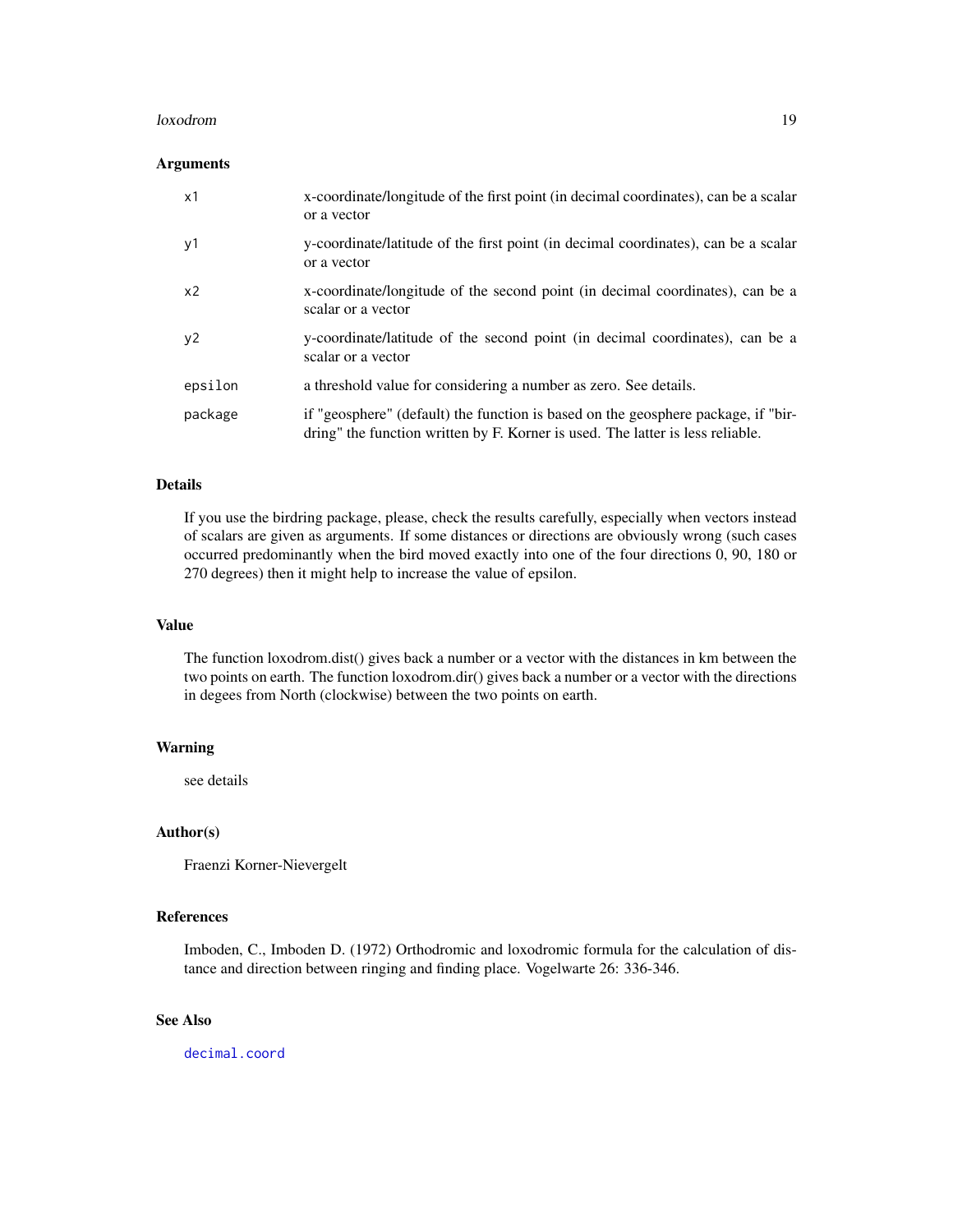#### Examples

```
ringingx<-7.30
ringingy<-47.41
findingx<-5.1
findingy<-32.01
rxdec<-decimal.coord(ringingx)
rydec<-decimal.coord(ringingy)
fxdec<-decimal.coord(findingx)
fydec<-decimal.coord(findingy)
loxodrom.dist(rxdec, rydec, fxdec, fydec)
loxodrom.dir(rxdec, rydec, fxdec, fydec)
```
<span id="page-19-1"></span>mdy.date *Convert to Julian Dates - this is a copy of the function mdy.date from the package date*

#### Description

Given a month, day, and year, returns the number of days since January 1, 1960.

### Usage

```
mdy.date(month, day, year, nineteen = TRUE, fillday = FALSE, fillmonth = FALSE)
```
#### Arguments

| month     | vector of months.                                                                                                                                        |
|-----------|----------------------------------------------------------------------------------------------------------------------------------------------------------|
| day       | vector of days.                                                                                                                                          |
| year      | vector of years.                                                                                                                                         |
| nineteen  | if TRUE, year values between 0 and 99 are assumed to be in the 20th century<br>A.D.; otherwise, if FALSE, they are assumed to be in the 1st century A.D. |
| filldav   | if TRUE, then missing days are replaced with 15.                                                                                                         |
| fillmonth | if TRUE, then a missing month causes the month and day to be set to 7/1.                                                                                 |

# Details

The date functions are particularly useful in computing time spans, such as number of days on test, and similar functions can be found in other statistical packages. The baseline date of Jan 1, 1960 is, of course, completely arbitrary (it is the same one used by SAS).

The fillday and fillmonth options are perhaps useful only to the author and a very few others: we sometimes deal with patients whose birth date was in the 1800's, and only the month or even only the year is known. When the interval is greater than 80 years, a filler seems defensible.

<span id="page-19-0"></span>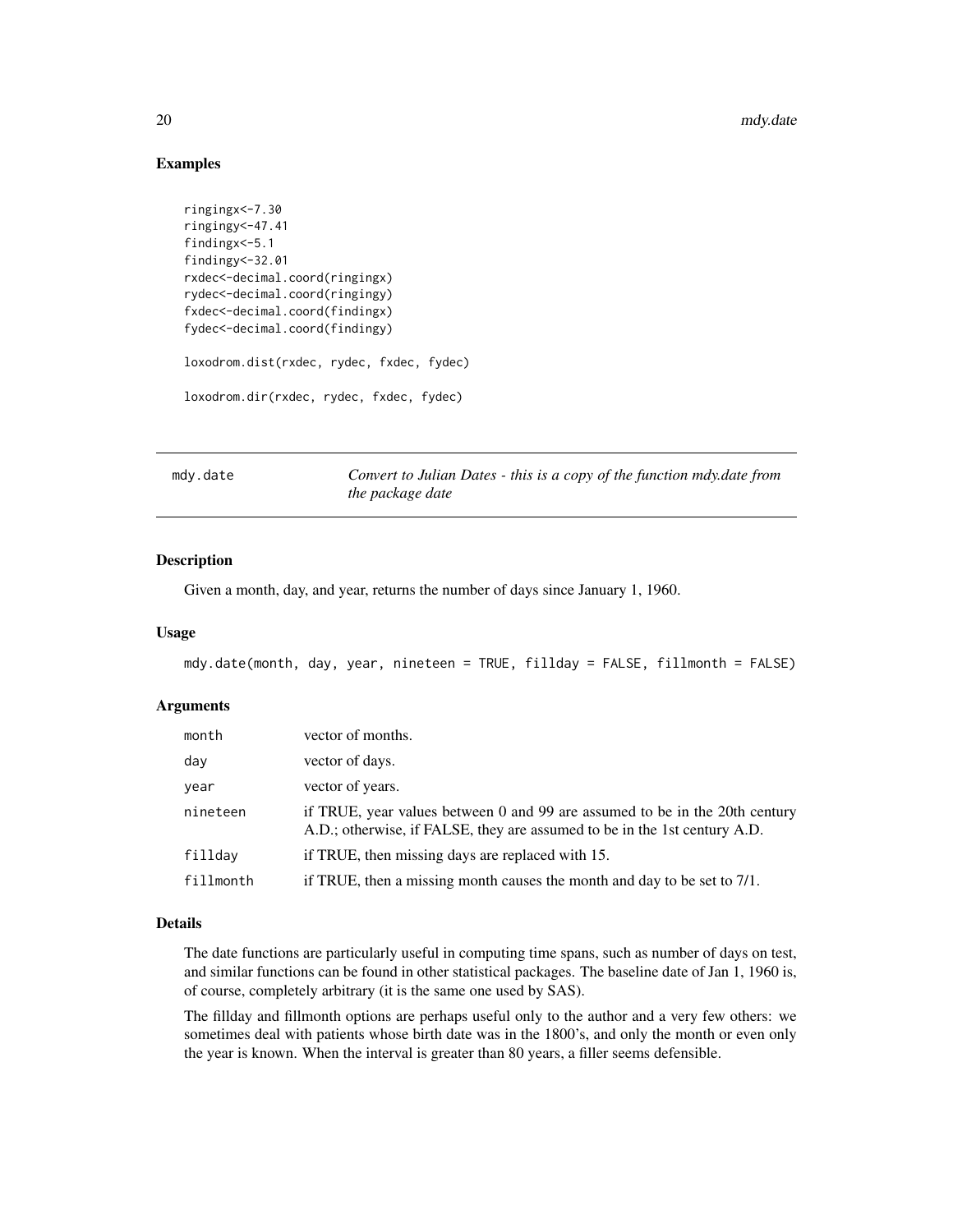#### <span id="page-20-0"></span>mercatorlat 21

# Value

a vector of Julian dates.

#### References

Press, W. H., Teukolsky, S. A., Vetterling, W. T., and Flannery, B. P. (1992). Numerical Recipes: The Art of Scientific Computing (Second Edition). Cambridge University Press.

Terry Therneau and Thomas Lumley and Kjetil Halvorsen and Kurt Hornik (2012). date: Functions for handling dates. R package version 1.2-33.

#### See Also

see documentation and other functions in the package date

# Examples

mdy.date(3, 10, 53)

mercatorlat *gives the streching factor of the latitude to draw a mercator map*

#### Description

this function is only used internally by the function draw.map

#### Usage

```
mercatorlat(x)
```
# Arguments

x latitude in decimal coordinates

#### Value

numeric: latitude to draw a mercator map

# Author(s)

Fraenzi Korner-Nievergelt

#### References

Rummler, H. (2002) Mercatorkarte und hyperbolische Geometrie. Elem. Math., 57, 168-173.

# Examples

mercatorlat(41.6)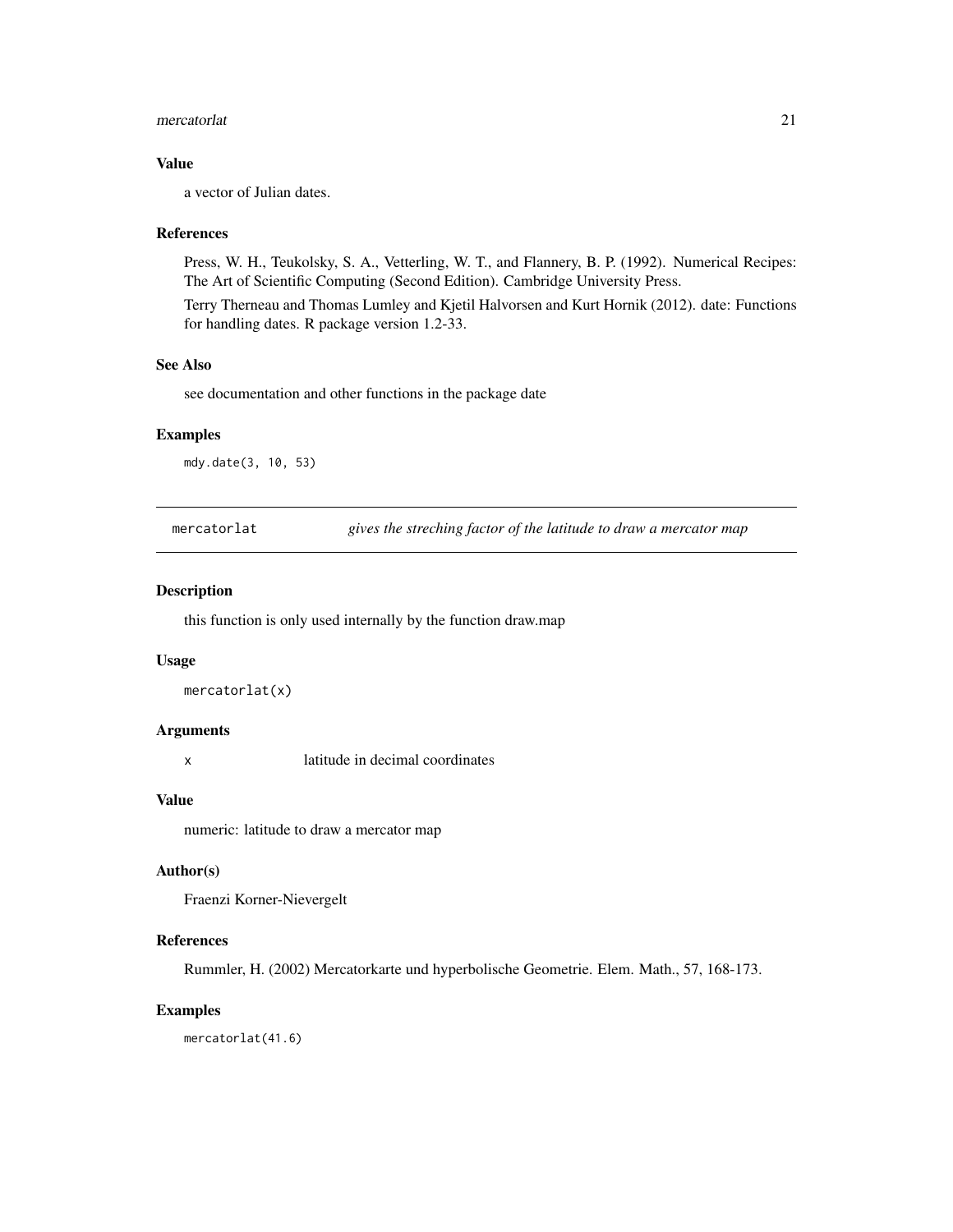<span id="page-21-0"></span>

calculates the orthodromic (great circle, shortest distance) distance between two points on the earth

#### Usage

orthodrom.dist(x1, y1, x2, y2)

# Arguments

| x1             | x-coordinate/longitude of the first point (in decimal coordinates), can be a scalar<br>or a vector  |
|----------------|-----------------------------------------------------------------------------------------------------|
| y1             | y-coordinate/latitude of the first point (in decimal coordinates), can be a scalar<br>or a vector   |
| x <sub>2</sub> | x-coordinate/longitude of the second point (in decimal coordinates), can be a<br>scalar or a vector |
| y2             | y-coordinate/latitude of the second point (in decimal coordinates), can be a<br>scalar or a vector  |

#### Details

The function is a wrapper of the distMeeus function of the geosphere package.

# Value

gives back a number or a vector with the distances in km between the two points on earth.

# Warning

see details

# Author(s)

Fraenzi Korner-Nievergelt

# References

Imboden, C., Imboden D. (1972) Orthodromic and loxodromic formula for the calculation of distance and direction between ringing and finding place. Vogelwarte 26: 336-346.

# See Also

[decimal.coord](#page-11-1)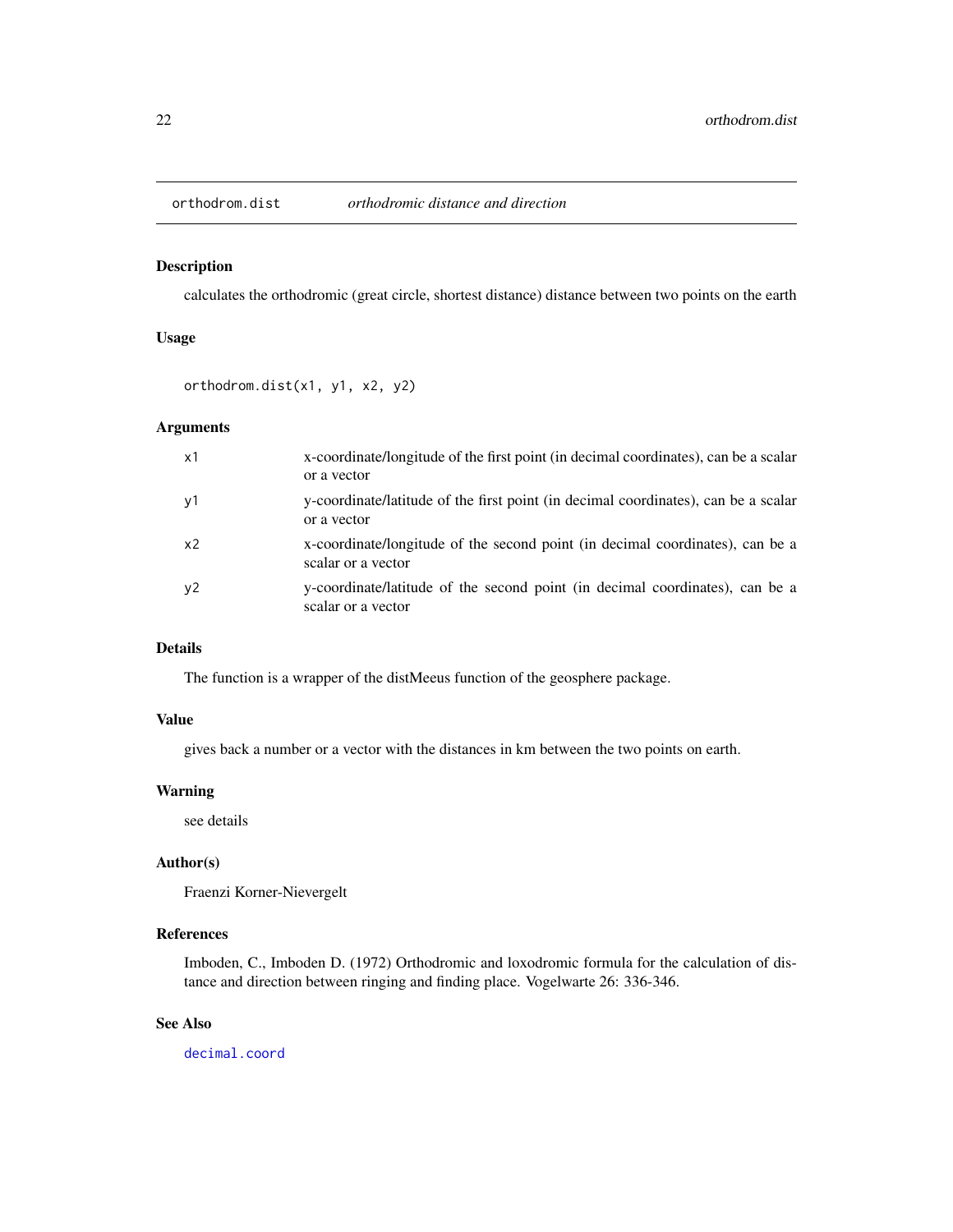#### <span id="page-22-0"></span>overlap 23

# Examples

```
ringingx<-7.30
ringingy<-47.41
findingx<-5.1
findingy<-32.01
rxdec<-decimal.coord(ringingx)
rydec<-decimal.coord(ringingy)
fxdec<-decimal.coord(findingx)
fydec<-decimal.coord(findingy)
orthodrom.dist(rxdec, rydec, fxdec, fydec)
```
overlap *Overlap between the prior and posterior distribution*

# Description

Gives the overlap of two distributions (such as a prior and a posterior distribution) based on one sample of simulated values from each distribution

# Usage

overlap(posterior, prior, from = 0, to = 1, nsim = 1e+05, edge.of.parameter.space=FALSE)

## Arguments

| posterior               | A numeric vector, a sample of simulated random values from the posterior dis-<br>tribution                                                                                                                                                                                                                                                                                                                                                                                                                                                                                                                                                                                                                                                                                                         |  |  |
|-------------------------|----------------------------------------------------------------------------------------------------------------------------------------------------------------------------------------------------------------------------------------------------------------------------------------------------------------------------------------------------------------------------------------------------------------------------------------------------------------------------------------------------------------------------------------------------------------------------------------------------------------------------------------------------------------------------------------------------------------------------------------------------------------------------------------------------|--|--|
| prior                   | A numeric vector, a sample of simulated random values from the prior distribu-<br>tion                                                                                                                                                                                                                                                                                                                                                                                                                                                                                                                                                                                                                                                                                                             |  |  |
| from                    | Lower limit of the parameter space over which the posterior and prior distribu-<br>tions are compared.                                                                                                                                                                                                                                                                                                                                                                                                                                                                                                                                                                                                                                                                                             |  |  |
| to                      | Upper limit of the parameter space over which the posterior and prior distribu-<br>tions are compared.                                                                                                                                                                                                                                                                                                                                                                                                                                                                                                                                                                                                                                                                                             |  |  |
| nsim                    | Number of simulated values used for the Monte Carlo simulation to measure the<br>overlap.                                                                                                                                                                                                                                                                                                                                                                                                                                                                                                                                                                                                                                                                                                          |  |  |
| edge.of.parameter.space |                                                                                                                                                                                                                                                                                                                                                                                                                                                                                                                                                                                                                                                                                                                                                                                                    |  |  |
|                         | logical value; Two different methods are implemented to calculate the overlap.<br>First (edge.of.parameter.space=FALSE), smoothers are fitted to the histograms<br>of the simulated values from the posterior and prior distributions, and the over-<br>lap is calculated based on this smoothed density functions. This has the ad-<br>vantage to be more exact when the number of simulated values from the pos-<br>terior distribution is small. However, it can be unreliable when the mean of<br>the posterior distribution is close to the edge of the parameter space. In such<br>cases (edge.of.parameter.space=TRUE), it is more reliable to calculate the over-<br>lap directly from histograms of the simulated values from the posterior and prior<br>distributions. See also details. |  |  |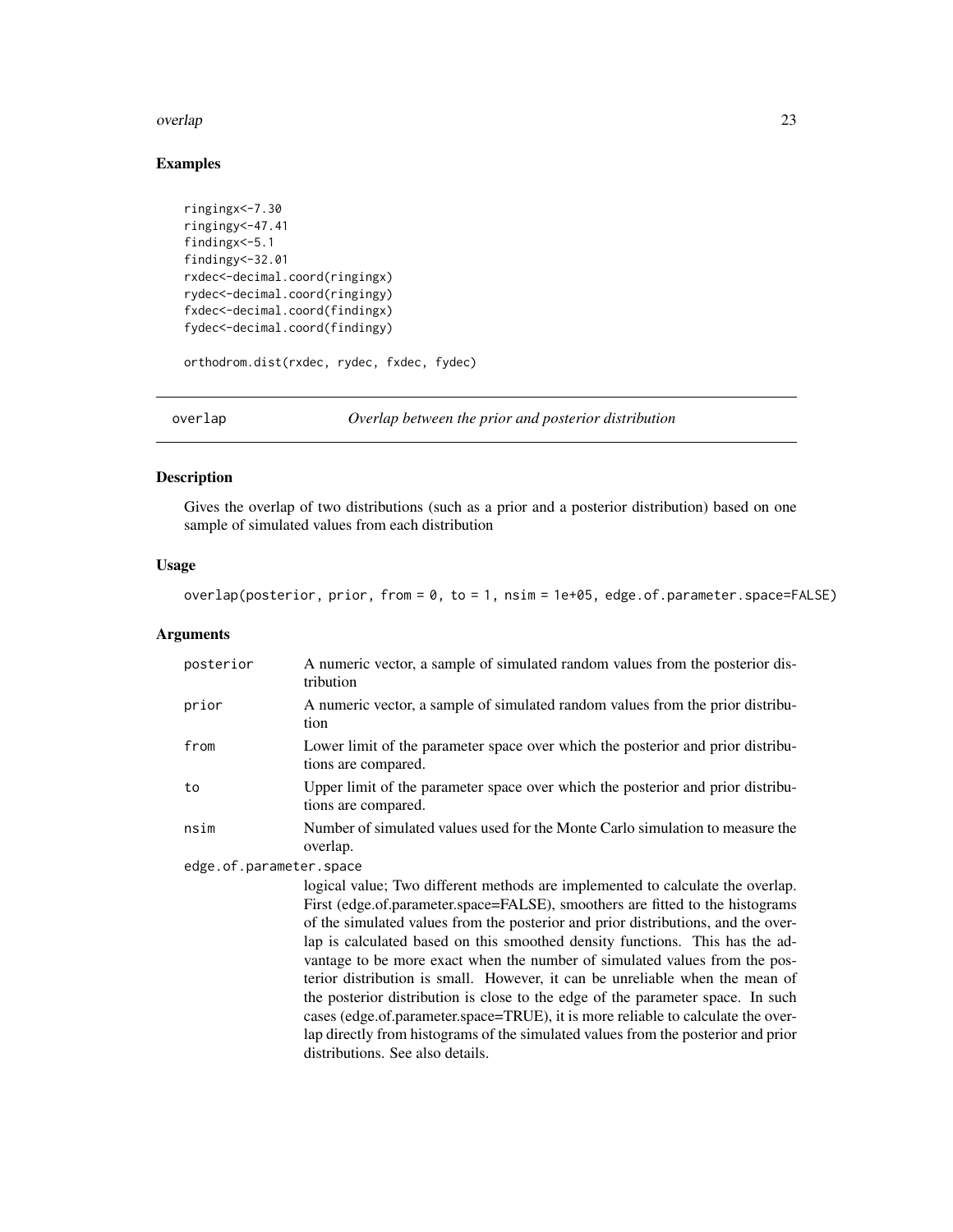# <span id="page-23-0"></span>Details

If edge.of.parameter.space=FALSE, the function first uses the function density to obtain density functions of the prior and posterior distributions and then the overlap is measured by a Monte Carlo simulation. If edge.of.parameter.space=TRUE, two histrograms of the simulated values from the posterior and prior distributions are drawn with 999 classes and breaks 1000 equally spaced values between from and to. The overlap is then calculated directly from these histograms.

# Value

a numeric value which is an approximation of the proportion of the overlap of the posterior with the prior distribution.

#### Author(s)

Fraenzi Korner-Nievergelt

# References

Gimenez, O., S. P. Brooks, et al. (2009). Weak identiability in models for mark-recapture-recovery data. Modelling Demographic Processes in Marked Populations. Series: Environmental and Ecological Statistics. D. L. Thomson, E. G. Cooch and M. J. Conroy.

# See Also

[density](#page-0-0)

#### Examples

```
prior <- rbeta(2000, 1,1)
posterior <- rbeta(2000, 14, 35)
overlap(posterior, prior)
```
place2name *Decode Euring place codes*

#### Description

Converts Euring country and region codes into their text names.

#### Usage

```
place2name(x)
```
#### Arguments

x a variable containing four character Euring place code.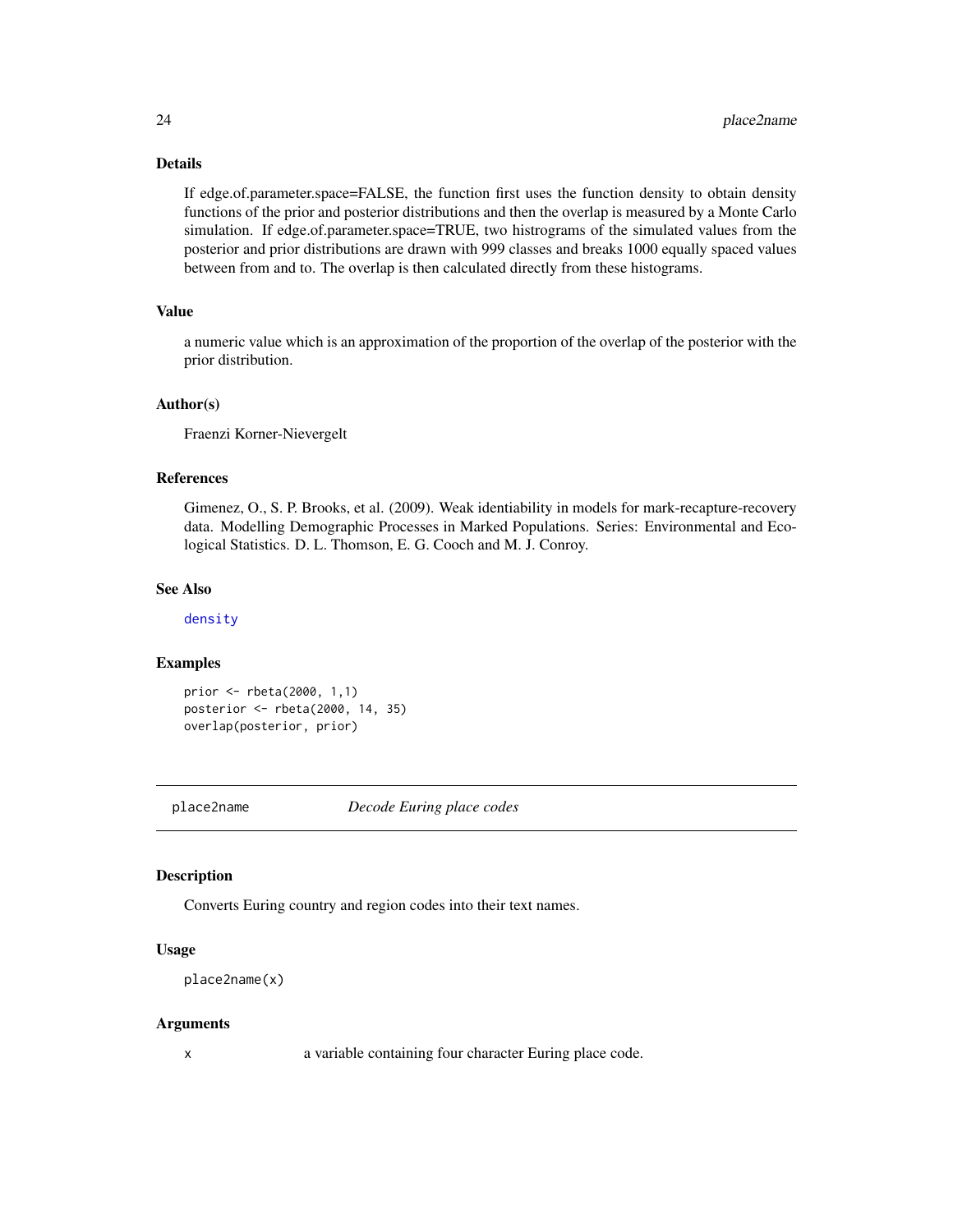#### <span id="page-24-0"></span>places 25

# Details

A warning is given if any place codes are not matched, these will be returned as NA.

#### Value

a dataframe with three columns: 'country.name', 'region.name', 'current', the last of which indicates whether the code is currently use or deprecated.

#### Author(s)

Rob Robinson

# Examples

```
examplecodes <- c('BL20', 'GBTR')
place2name(examplecodes)
```
places *EURING-code for finding locations*

#### Description

EURING-code for places as given in Speek et al. (2001)

#### Usage

data(places)

#### Format

A data frame with 1852 rows of the following 5 variables.

country name of country. non-ASCII characters have been exchanged, please change back for Cote d Ivoire and Suqutra

region name of region. non-ASCII characters have been exchanged, please check an change back!

code the code used by EDB

current

date.updated date of update

#### Source

http://www.euring.org

#### References

Speek, G., Clark, J.A., Rhode, Z., Wassenaar, R.D. & van Noordwijk, A.J. (2001) The EURING exchange-code 2000. Dutch Ringing Scheme, Heteren.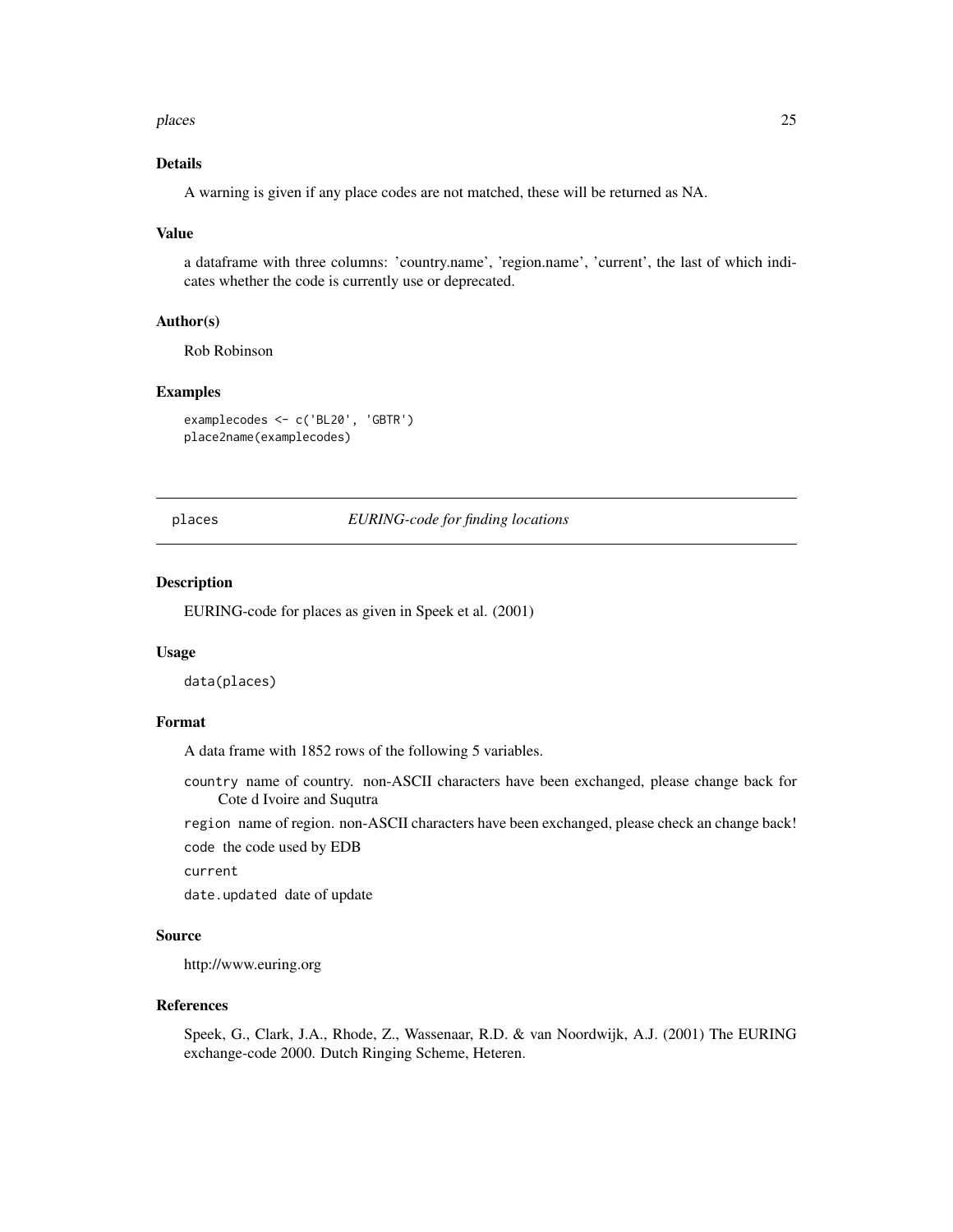# Examples

data(places)

read.euring2000 *Reads EURING data into R*

# Description

Reads EURING data (format EURING exchange code 2000) into R and creates a data.frame

#### Usage

read.euring2000(filename)

# Arguments

filename character string of the data file obtained from EURING (format: exchange code 2000)

#### Value

A data.frame containing the following variables from the EURING 2000 code:

| scheme          | Factor    | ringing scheme (code)                   |
|-----------------|-----------|-----------------------------------------|
| id.method       | Factor    | identification method                   |
| ring            | Factor    | ring number                             |
| ring.verif      | character | verification of the metal ring          |
| metal.ring.info | character | metal ring information                  |
| marks.info      | character | other marks information                 |
| spec.byringer   | character | species + subsp., mentioned by person   |
| spec.byscheme   | character | species + subsp., concluded by scheme   |
| manipulated     | character | manipulated                             |
| moved           | character | moved before the (re)capture/recovery   |
| catching.method | character | catching method                         |
| catching.lures  | character | catching lures                          |
| sex.byringer    | character | sex, by the person who handled the bird |
| sex.byscheme    | character | sex, as concluded by scheme             |
| age.byringer    | character | age, by the person who handled the bird |
| age.byscheme    | character | age, as concluded by scheme             |
| status          | character | status                                  |
| broodsize       | character | broodsize                               |
| pullus.age      | character | pullus age                              |
| pullus.age.acc  | character | accuracy of pullus age                  |
| day             | numeric   | day of record, derived from date        |
| month           | numeric   | month of record, derived from date      |
| year            | numeric   | year of record, derived from date       |

<span id="page-25-0"></span>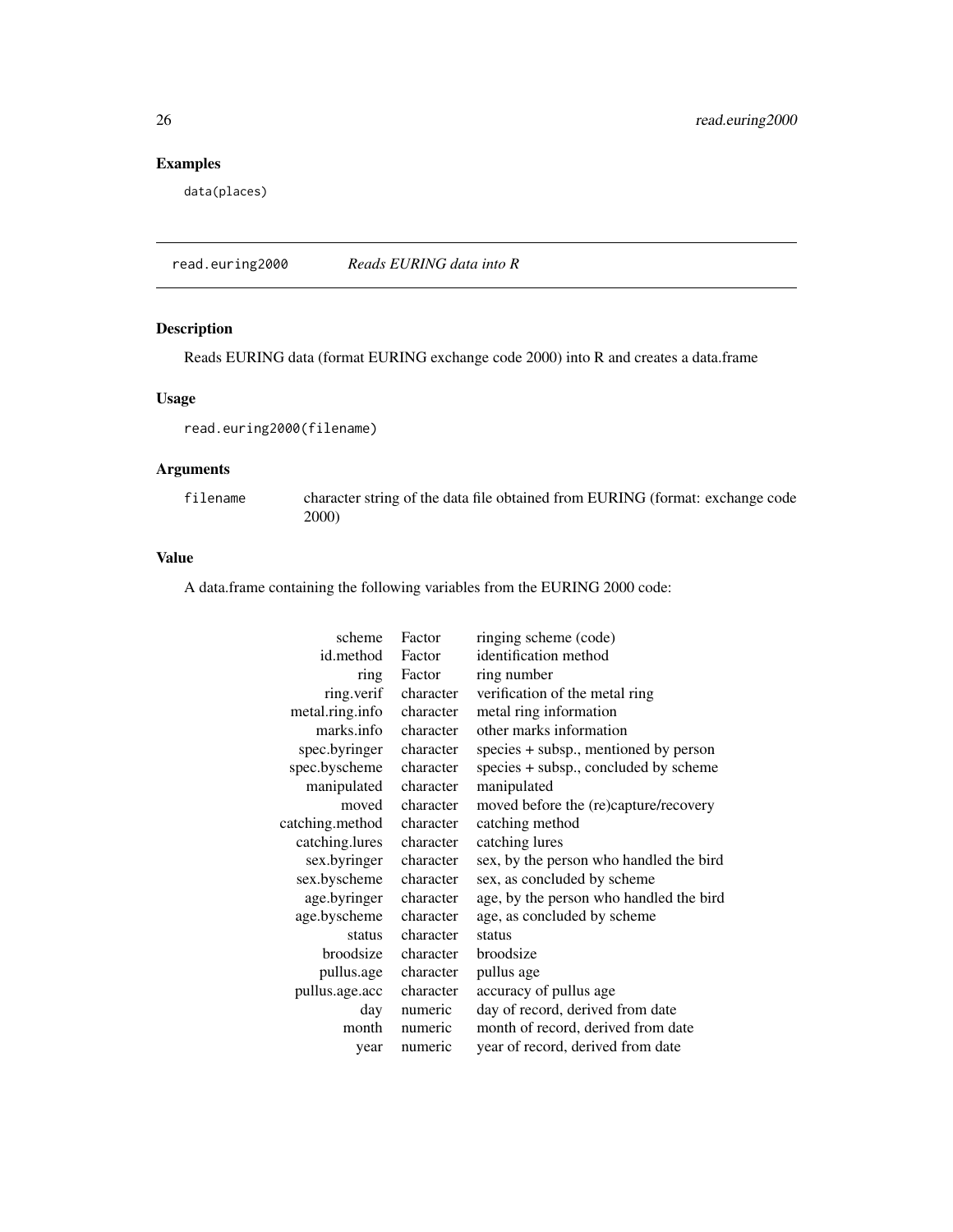# <span id="page-26-0"></span>read.euring2000plus 27

| date.acc               | character | accuracy of date                        |
|------------------------|-----------|-----------------------------------------|
| time                   | character | time                                    |
| place.code             | character | place code                              |
| country                | character | country derived from place code         |
| region                 | character | region (county) derived from place code |
| lat                    | numeric   | latitude in decimal coordinates         |
| lon                    | numeric   | longitude in decimal coordinates        |
| coord.acc              | character | accuracy of coordinates                 |
| condition              | character | condition                               |
| circumstances          | character | finding circumstances                   |
| circumstances.presumed | character | finding circumstances presumed          |
| euring.codeid          | character | EURING-code identifier                  |
| distance               | numeric   | distance to place of ringing (km)       |
| direction              | numeric   | direction to place of ringing (km)      |
| time.elapsed           | numeric   | time since ringing (days)               |
|                        |           |                                         |

# Author(s)

Fraenzi Korner-Nievergelt

# References

Speek et al. 2007: The EURING exchange-code 2000. www.euring.org

# Examples

```
filename <- system.file("extdata", "RBShrike2000.TXT", package = "birdring")
dat <- read.euring2000(filename)
str(dat)
```
read.euring2000plus *Reads EURING data of the format 2000\+ into R*

# Description

Reads EURING data (format EURING exchange code 2000\+) into R and creates a data.frame

# Usage

```
read.euring2000plus(filename)
```
# Arguments

filename character string of the psv-file obtained from EURING (format: exchange code  $2000(+)$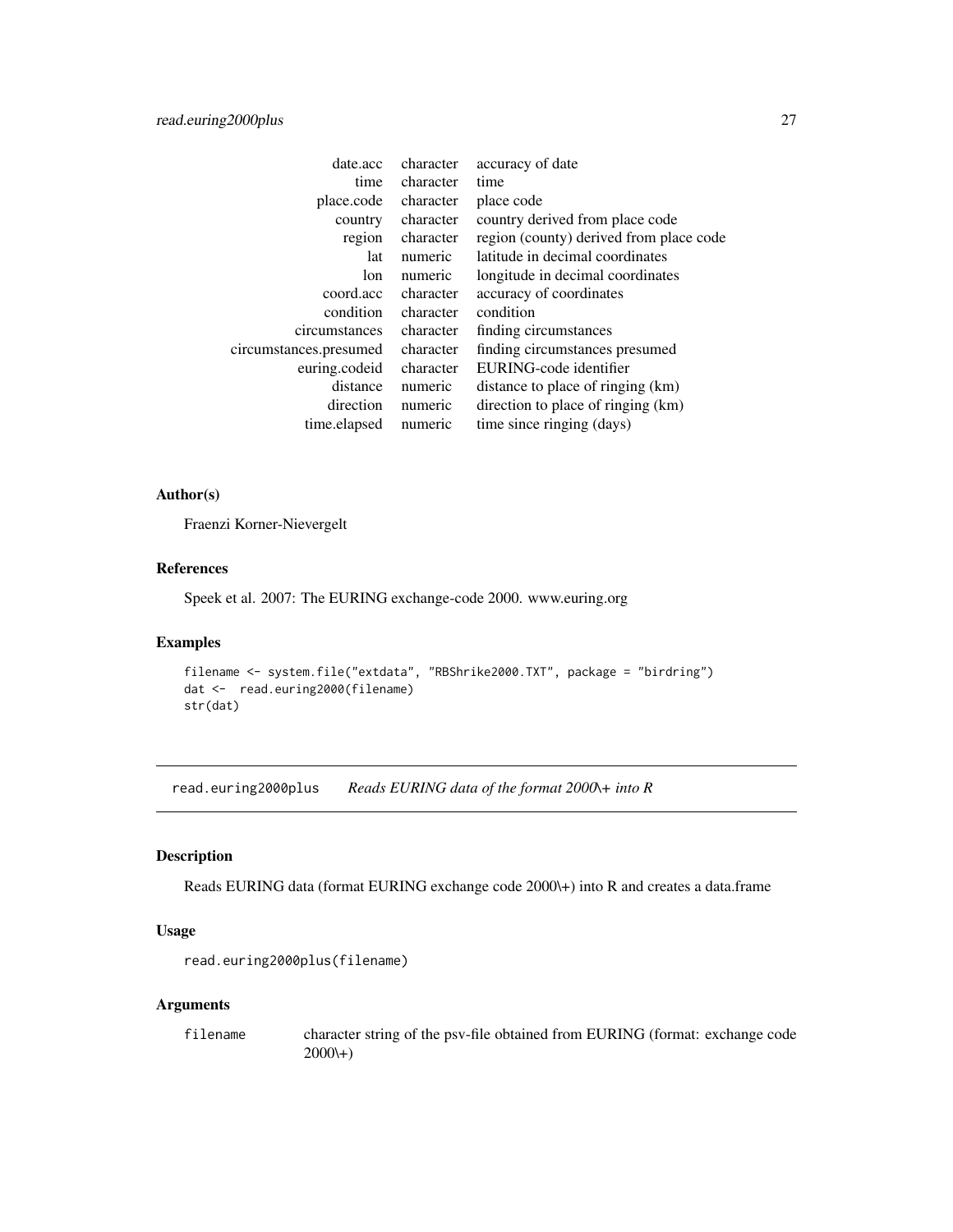# Value

A data.frame containing the following variables from the EURING 2000\+ code:

scheme Factor ringing scheme (code) id.method Factor identification method ring Factor ring number ring.verif character verification of the metal ring metal.ring.info character metal ring information marks.info character other marks information spec.byringer character species + subsp., mentioned by person spec.byscheme character species + subsp., concluded by scheme manipulated character manipulated moved character moved before the (re)capture/recovery catching.method character catching method catching.lures character catching lures sex.byringer character sex, by the person who handled the bird sex.byscheme character sex, as concluded by scheme age.byringer character age, by the person who handled the bird age.byscheme character age, as concluded by scheme status character status broodsize character broodsize pullus.age character pullus age pullus.age.acc character accuracy of pullus age day numeric day of record, derived from date month numeric month of record, derived from date year numeric year of record, derived from date date.acc character accuracy of date time character time place.code character place code country character country extracted from place code region character region (county) extracted from pla region character region (county) extracted from place code lat numeric latitude in decimal coordinates lon numeric longitude in decimal coordinates coord.acc character accuracy of coordinates condition character condition circumstances character finding circumstances circumstances.presumed character finding circumstances presumed euring.codeid character EURING-code identifier distance numeric distance to place of ringing (km) direction numeric direction to place of ringing (km) time.elapsed numeric time since ringing (days) wing.length numeric maximum chord measurement in mm, Svensson (1992) third.primary numeric Length of the third primary feather, in mm state.of.wing.point character condition of the longest primary feather mass numeric body, in grams, measured to a maximum precision of 0.1 g. moult character code for main, clearly identifiable moult states plumage.code character extra information to enhance age code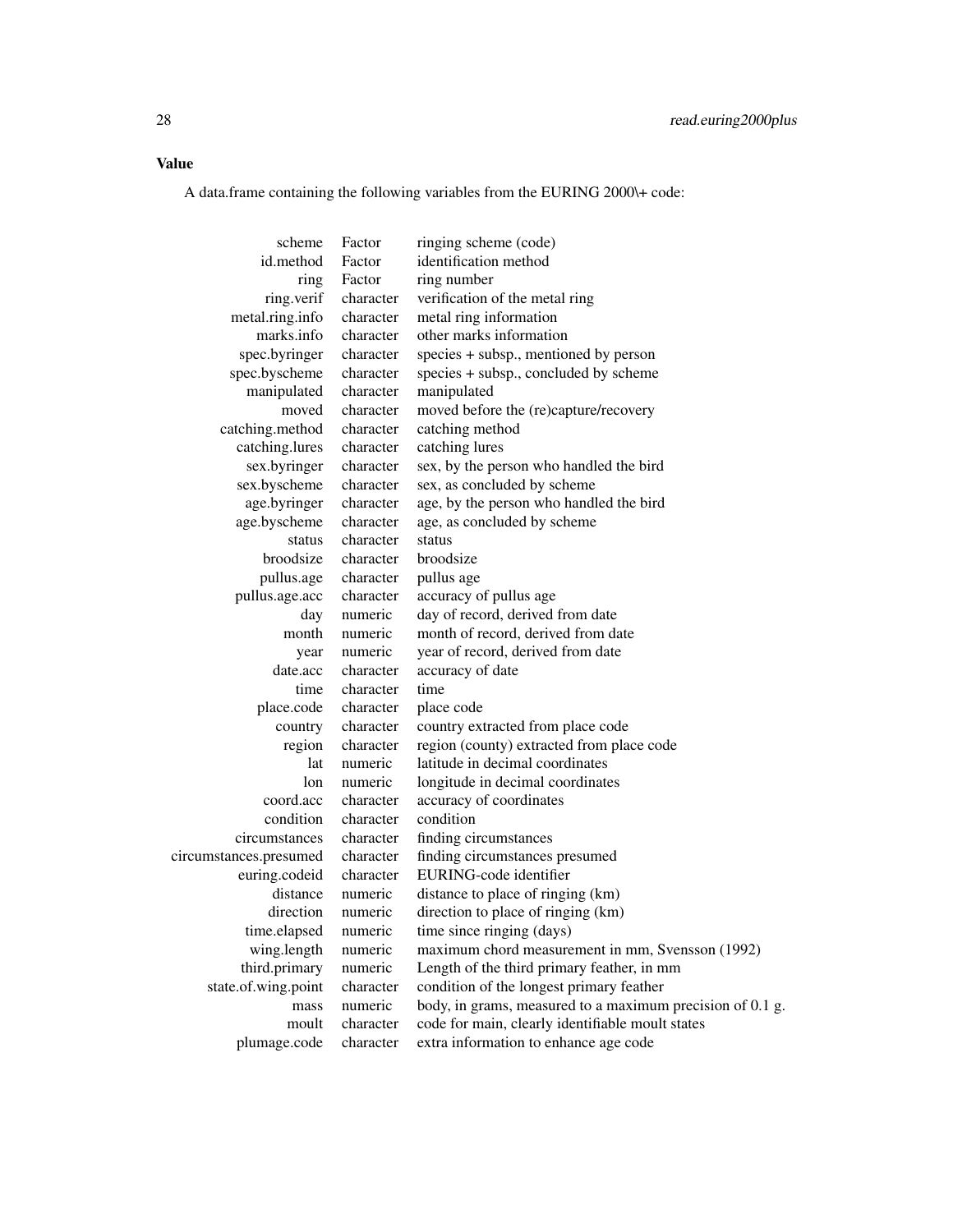<span id="page-28-0"></span>

| hind.claw           | numeric   | in mm, for details of method see Svensson (1992)       |
|---------------------|-----------|--------------------------------------------------------|
| bill.length         | numeric   | in mm, see du Feu $(2012)$ .                           |
| bill.method         | character | a single letter code, for details see Svensson (1992). |
| total.head.length   | numeric   | in mm, see du Feu (2012)                               |
| tarsus              | numeric   | in mm, see du Feu (2012)                               |
| tarsus.method       | character | tarsus method used, see du Feu (2012)                  |
| tail.length         | numeric   | in mm, details of the method see Svensson (1992).      |
| tail.difference     | numeric   | according to Svensson (1992)                           |
| fat.score           | numeric   | fat score, see du Feu (2012) for details.              |
| fat.score.method    | character | fat score method used, see du Feu (2012)               |
| pectoral.muscle     | numeric   | state of pectoral muscle                               |
| brood.patch         | character | state of the brood patch in the breeding season        |
| primary.score       | numeric   | the sum of the primary moult scores                    |
| primary.moult       | character | state of the 10 primary feathers                       |
| old.greater.coverts | numeric   | the number of unmoulted greater coverts                |
| alula               | character | state of the three alula feathers                      |
| carpal.covert       | numeric   | state of moult of the carpal covert: 0=old, 1=new.     |
| sexing.method       | character | for code description see du Feu (2012).                |

For three additional optional variables, see du Feu (2012).

# Author(s)

Fraenzi Korner-Nievergelt

#### References

du Feu et al. 2012: EURING exchange-code 2000\+. www.euring.org

# Examples

```
filename <- system.file("extdata", "REEWAExport_50.psv", package = "birdring")
dat <- read.euring2000plus(filename)
str(dat)
```
<span id="page-28-1"></span>scheme2country *Gives the country name from the scheme code*

# Description

Transforms the scheme codes into country name.

# Usage

scheme2country(x)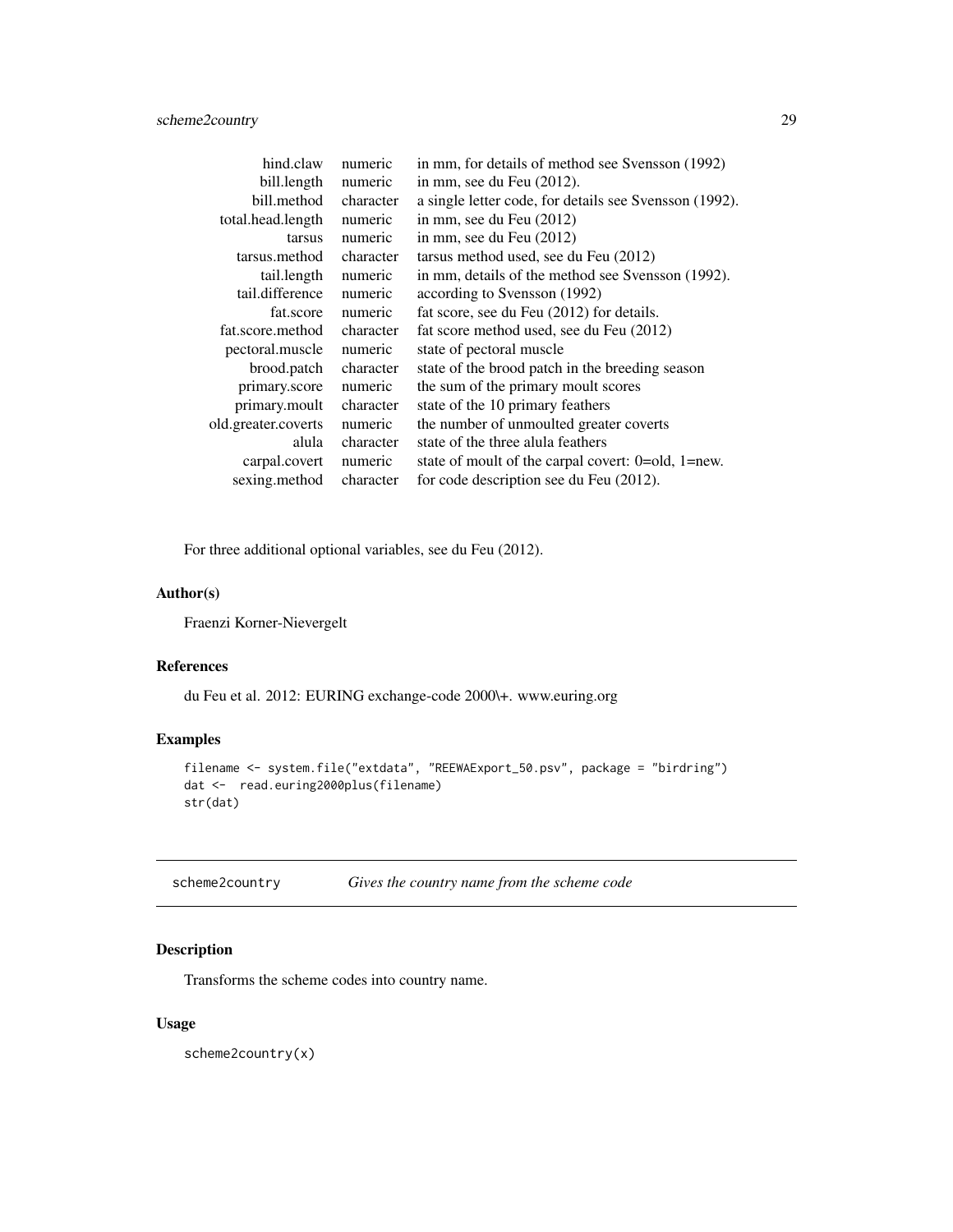# <span id="page-29-0"></span>Arguments

| variable scheme from the data frame produced by read.EURING2000 or |
|--------------------------------------------------------------------|
| read.EURING2000plus                                                |

# Value

a factor with levels coresponding to the country names

# Author(s)

F. Korner-Nievergelt

#### References

www.euring.org

# See Also

[codes2names](#page-6-1)

# Examples

```
schemecode <- "HES"
scheme2country(schemecode)
```
# schemes *EURING-code for ringing scheme*

# Description

EURING-code for ringing scheme as given in Speek et al. (2001)

#### Usage

data(schemes)

# Format

A data frame with 39 observations on the following 7 variables.

Code a factor with the EURING code Country a factor with the country of the scheme Centre a factor with the city of the place of the scheme EURING a factor with levels Y Current a factor with levels Y Date.Updated a factor Notes a factor with additional remarks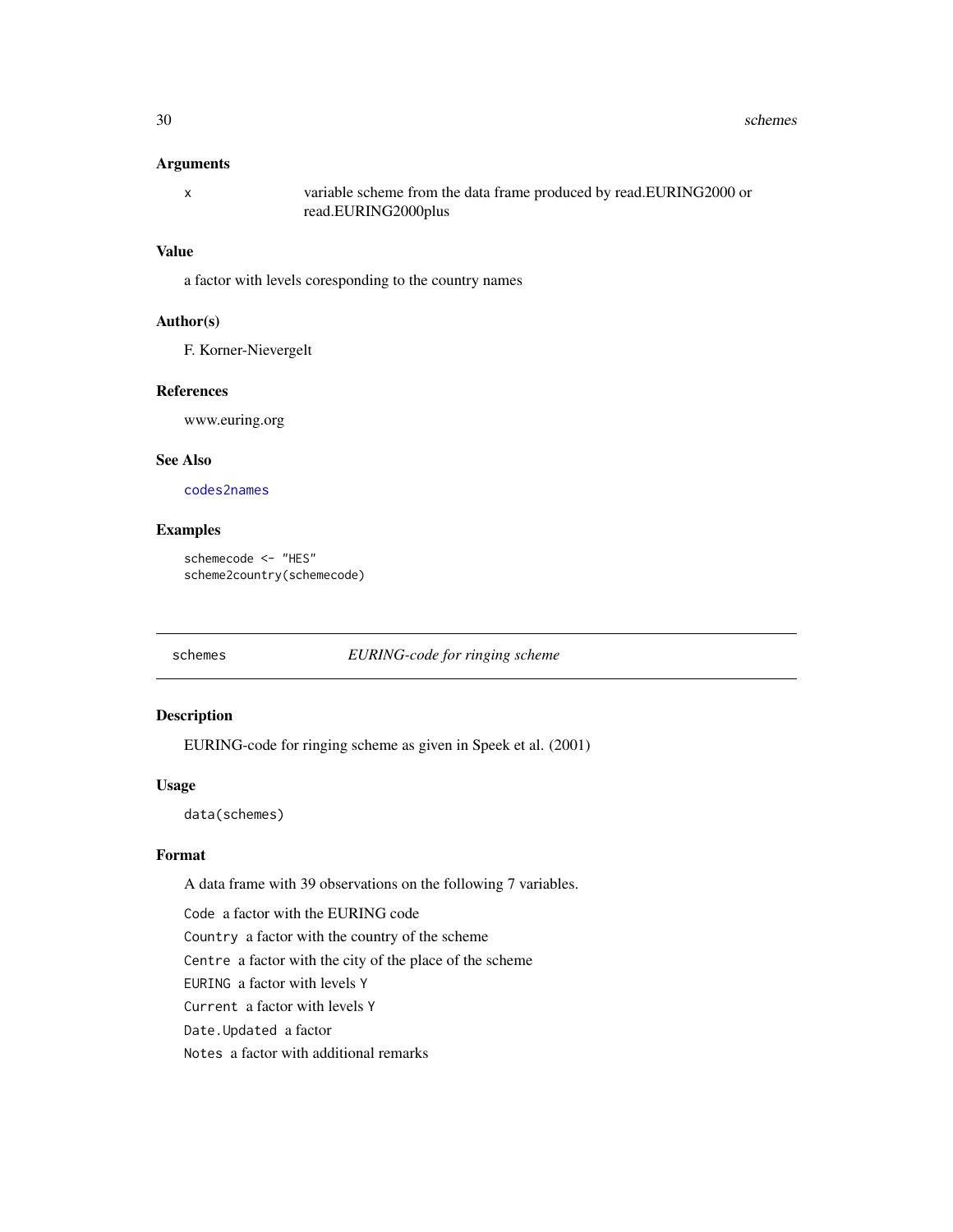#### <span id="page-30-0"></span>species 31

# Source

http://www.euring.org

#### References

Speek, G., Clark, J.A., Rhode, Z., Wassenaar, R.D. & van Noordwijk, A.J. (2001) The EURING exchange-code 2000. Dutch Ringing Scheme, Heteren.

#### Examples

data(schemes)

species *EURING-code for species*

# Description

EURING-code for species as given in Speek et al. (2001)

#### Usage

data(species)

#### Format

A data frame with 3311 observations on the following 3 variables.

Code a numeric vector with the EURING species code

Name a factor with the species names

Date.Updated a factor

#### Source

http://www.euring.org

# References

Speek, G., Clark, J.A., Rhode, Z., Wassenaar, R.D. & van Noordwijk, A.J. (2001) The EURING exchange-code 2000. Dutch Ringing Scheme, Heteren.

#### Examples

data(species)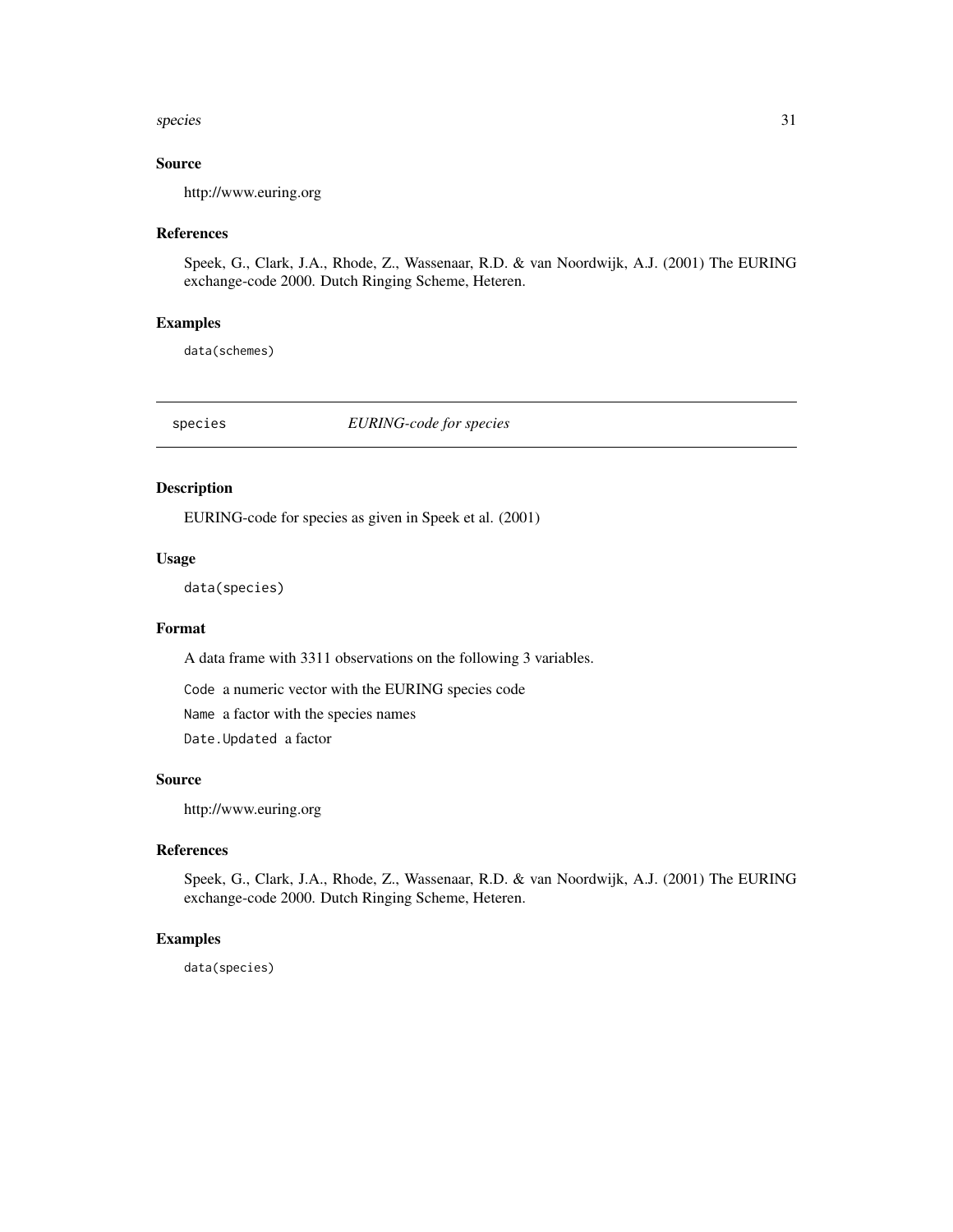# <span id="page-31-0"></span>Index

∗Topic Bayesian data analysis overlap, [23](#page-22-0) ∗Topic codes codes2names, [7](#page-6-0) ∗Topic code birdstate, [3](#page-2-0) scheme2country, [29](#page-28-0) ∗Topic coordinates decimal.coord, [12](#page-11-0) ∗Topic datasets circumstances, [4](#page-3-0) coastEU, [5](#page-4-0) coastpaleo, [6](#page-5-0) conditions, [8](#page-7-0) lancol, [18](#page-17-0) places, [25](#page-24-0) schemes, [30](#page-29-0) species, [31](#page-30-0) ∗Topic data read.euring2000, [26](#page-25-0) read.euring2000plus, [27](#page-26-0) ∗Topic date dayofyear, [9](#page-8-0) ∗Topic distributions overlap, [23](#page-22-0) ∗Topic euring birdring-package, [2](#page-1-0) ∗Topic geographic location decimal.coord, [12](#page-11-0) ∗Topic graphics draw.map, [13](#page-12-0) draw.recmap, [15](#page-14-0) ∗Topic manip read.euring2000, [26](#page-25-0) read.euring2000plus, [27](#page-26-0) ∗Topic math loxodrom, [18](#page-17-0) orthodrom.dist, [22](#page-21-0) ∗Topic migratory connectivity

dc, [10](#page-9-0) ∗Topic misc critical.check.ringing.event, [9](#page-8-0) dmvnorm, [12](#page-11-0) draw.map, [13](#page-12-0) loxodrom, [18](#page-17-0) mercatorlat, [21](#page-20-0) orthodrom.dist, [22](#page-21-0) place2name, [24](#page-23-0) ∗Topic package birdring-package, [2](#page-1-0) ∗Topic ring recovery birdring-package, [2](#page-1-0) dc, [10](#page-9-0) ∗Topic ring reencounter data birdring-package, [2](#page-1-0) ∗Topic spatial loxodrom, [18](#page-17-0) orthodrom.dist, [22](#page-21-0) ∗Topic transformation birdstate, [3](#page-2-0) codes2names, [7](#page-6-0) mdy.date, [20](#page-19-0) place2name, [24](#page-23-0) scheme2country, [29](#page-28-0) birdring-package, [2](#page-1-0) birdstate, [3](#page-2-0) bootci.dc *(*dc*)*, [10](#page-9-0) circumstances, [4](#page-3-0) coastEU, [5](#page-4-0) coastpaleo, [6](#page-5-0) codes2names, *[3](#page-2-0)*, [7,](#page-6-0) *[30](#page-29-0)* conditions, [8](#page-7-0) critical.check.ringing.event, [9](#page-8-0) dayofyear, [9](#page-8-0) dc, [10](#page-9-0) decimal.coord, [12,](#page-11-0) *[19](#page-18-0)*, *[22](#page-21-0)*